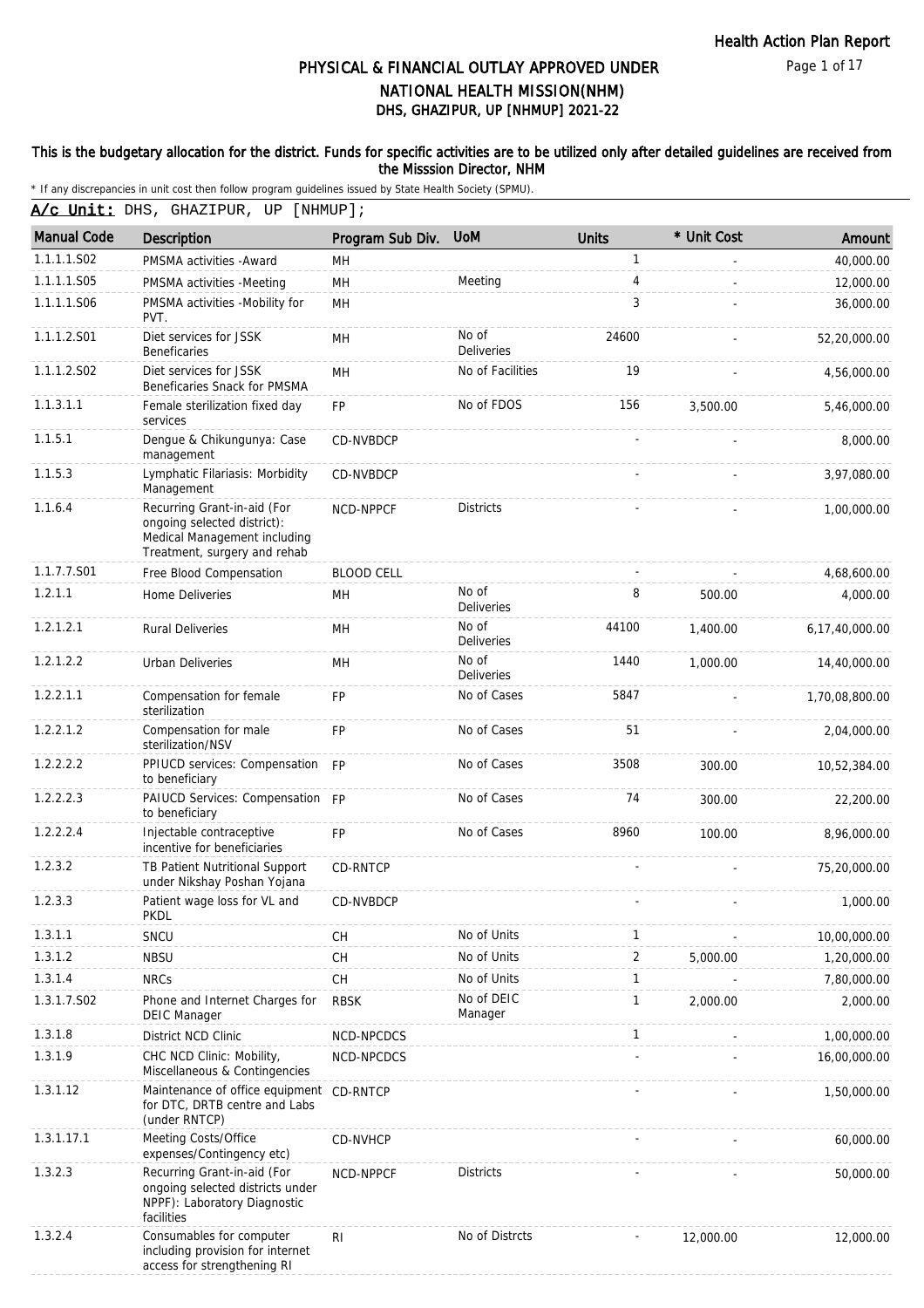### This is the budgetary allocation for the district. Funds for specific activities are to be utilized only after detailed guidelines are received from the Misssion Director, NHM

| <b>Manual Code</b> | <b>Description</b>                                                                                                                                                                                           | Program Sub Div. | <b>UoM</b>           | <b>Units</b>   | * Unit Cost | Amount         |
|--------------------|--------------------------------------------------------------------------------------------------------------------------------------------------------------------------------------------------------------|------------------|----------------------|----------------|-------------|----------------|
| 1.3.2.6.S01        | IMEP Services- BMW- DH                                                                                                                                                                                       | <b>IMEP</b>      |                      | 300            |             | 39,42,000.00   |
| 1.3.2.6.S02        | IMEP Services- BMW- CHC/BPHC                                                                                                                                                                                 | <b>IMEP</b>      |                      | 488            |             | 64, 12, 320.00 |
| 1.3.2.6.S03        | <b>IMEP Services- BMW Block Level</b><br><b>UPHC &amp; District Level UPHC</b>                                                                                                                               | <b>IMEP</b>      |                      | 4              |             | 52,560.00      |
| 1.3.2.6.S06        | <b>IMEP Services- Machnized</b><br>Cleaning - DH                                                                                                                                                             | <b>IMEP</b>      |                      | 2              |             | 91,98,000.00   |
| 1.3.2.6.S09        | <b>IMEP Services- Mechanized</b><br>Laundry- District Level Hospital                                                                                                                                         | <b>IMEP</b>      |                      | $\overline{2}$ |             | 33,62,000.00   |
| 1.3.2.6.S10        | IMEP Services- Cleaning -<br>CHC/BPHC                                                                                                                                                                        | <b>IMEP</b>      | per bed per<br>month | 488            | 548.35      | 32, 11, 138.00 |
| 2.2.1              | POL for Family Planning/ Others                                                                                                                                                                              | FP               | No of FDOS           | 156            | 1,000.00    | 1,56,000.00    |
| 2.2.3              | Mobility support for RBSK Mobile<br>health team                                                                                                                                                              | <b>RBSK</b>      | No of Vehicle        | 32             | 33,000.00   | 1,26,72,000.00 |
| 2.2.4              | Support for RBSK: CUG<br>connection per team and rental                                                                                                                                                      | <b>RBSK</b>      | No of Team           | 32             | 200.00      | 76,800.00      |
| 2.2.10             | Kala-azar Case search/ Camp<br>Approach:<br>Mobility/POL/supervision                                                                                                                                         | CD-NVBDCP        |                      |                |             | 2,80,000.00    |
| 2.2.11             | Any Other                                                                                                                                                                                                    |                  |                      |                |             | 3,96,000.00    |
| 2.3.1.1.2          | Monthly Village Health and<br><b>Nutrition Days</b>                                                                                                                                                          | RI               | No of Session        | 12310          | 100.00      | 12,31,000.00   |
| 2.3.1.10           | Mobility support for mobile<br>health team/ TA/DA to<br>vaccinators                                                                                                                                          | R <sub>1</sub>   | No of Vehicle        | 3              | 3,96,000.00 | 11,88,000.00   |
| 2.3.1.11           | Outreach for demand<br>generation, testing and<br>treatment of Viral Hepatitis<br>through Mobile Medical<br>Units/NGOs/CBOs/etc                                                                              | CD-NVHCP         |                      |                |             | 20,000.00      |
| 2.3.2.3            | DMHP: Targeted interventions at NCD-NMHP<br>community level Activities &<br>interventions targeted at<br>schools, colleges, workplaces,<br>out of school adolescents, urban<br>slums and suicide prevention. |                  |                      | $\mathbf{1}$   |             | 6,00,000.00    |
| 2.3.3.2            | Screening and free spectacles to NCD-NPCB<br>school children                                                                                                                                                 |                  | No of Cases          |                |             | 12,70,500.00   |
| 2.3.3.3            | Screening and free spectacles<br>for near work to Old Person                                                                                                                                                 | NCD-NPCB         | No of Cases          |                |             | 6,35,250.00    |
| 2.3.3.4.1          | Coverage of Public School and<br>Private school                                                                                                                                                              | NCD-NTCP         |                      | $\mathbf{1}$   |             | 4,99,660.00    |
| 2.3.3.4.5          | Sensitization campaign for<br>college students                                                                                                                                                               | NCD-NTCP         |                      | $\mathbf{1}$   |             | 2,00,000.00    |
| 3.1.1.3.2.S01      | ASHA/AWW/Volunteer Incentive<br>for detection of leprosy                                                                                                                                                     | CD-NLEP          |                      |                |             | 93,750.00      |
| 3.1.1.3.2.S02      | ASHA Incentive for PB<br>(Treatment completion)                                                                                                                                                              | CD-NLEP          |                      |                |             | 69,200.00      |
| 3.1.1.3.2.S03      | ASHA Incentive for MB<br>(Treatment completion)                                                                                                                                                              | CD-NLEP          |                      |                |             | 90,000.00      |
| 3.1.1.3.3          | Any Other ASHS Incentives<br>(ASHA Involvement under NLEP<br>- Sensitisation)                                                                                                                                | CD-NLEP          |                      |                |             | 70,700.00      |
| 3.1.1.3.A.S07      | ASHA incentive for supporting<br>IRS / sensitizing community to<br>accept IRS and Referral /<br>Ensuring treatment for Kala-azar<br>cases                                                                    | CD-NVBDCP        |                      |                |             | 2,400.00       |
| 3.1.1.3.A.S01      | ASHA Incentive/ Honorarium for<br>Malaria and LLIN Distribution                                                                                                                                              | CD-NVBDCP        |                      |                |             | 2,25,000.00    |
| 3.1.1.3.A.S02      | ASHA Incentive for Dengue and<br>Chikungunya                                                                                                                                                                 | CD-NVBDCP        |                      |                |             | 36,23,000.00   |
| 3.1.1.3.A.S05      | Honorarium for Drug Distribution CD-NVBDCP                                                                                                                                                                   |                  |                      | $\sim$         |             | 95,69,700.00   |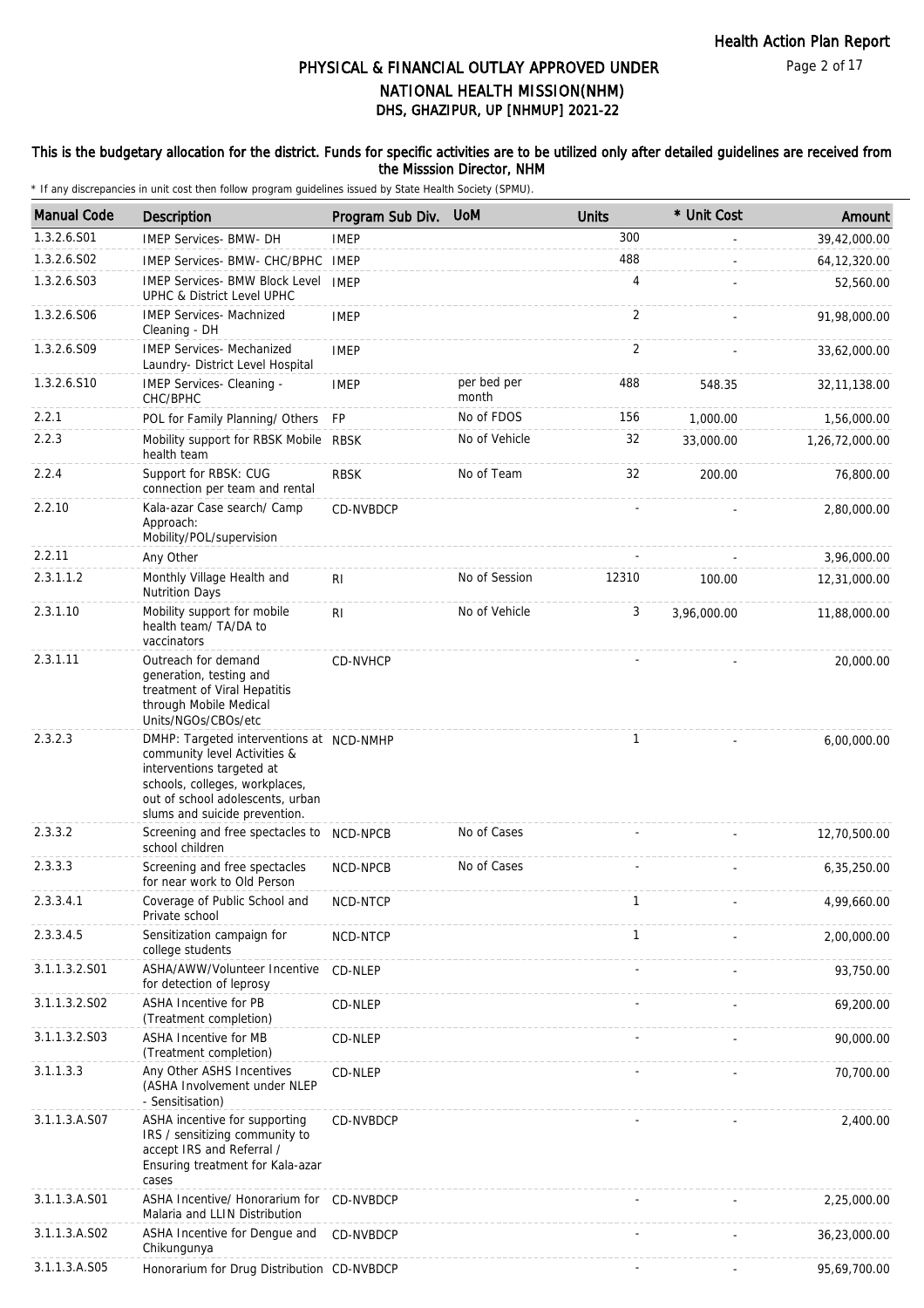### This is the budgetary allocation for the district. Funds for specific activities are to be utilized only after detailed guidelines are received from the Misssion Director, NHM

| <b>Manual Code</b> | Description                                                                                                          | Program Sub Div. | <b>UoM</b>                               | <b>Units</b> | * Unit Cost | Amount         |
|--------------------|----------------------------------------------------------------------------------------------------------------------|------------------|------------------------------------------|--------------|-------------|----------------|
|                    | including ASHAs and supervisors<br>involved in MDA                                                                   |                  |                                          |              |             |                |
| 3.1.1.4.A.1.S01    | ASHA Incentive Filling of CBAC<br>forms and familly folder of<br>patients with confirm NCD cases                     | <b>CP</b>        | No. of<br><b>Beneficiaries</b>           |              | 10.00       | 48,10,000.00   |
| 3.1.1.1.4.S09.A    | ASHA incentive for HRP<br>identification and follow up                                                               | MН               | No of HRP                                | 4200         | 300.00      | 12,60,000.00   |
| 3.1.1.1.1.S01      | JSY Incentive to ASHA                                                                                                | MH               | No of<br>Deliveries                      | 37800        |             | 2,26,80,000.00 |
| 3.1.1.1.1.S03      | National Iron Plus Incentive for<br>mobilizing children and/or<br>ensuring compliance and<br>reporting (6-59 months) | CH               | No of ASHA                               | 3565         | 50.00       | 10,69,500.00   |
| 3.1.1.1.2.S01      | ASHA incentive under MAA<br>programme @ Rs 100 per ASHA<br>for quarterly mother's meeting                            | <b>CH</b>        | No of ASHA                               | 3565         | 100.00      | 14,26,000.00   |
| 3.1.1.1.2.S02      | Incentive for Home Based<br>Newborn Care programme                                                                   | CH               | No. of Child                             | 64779        | 250.00      | 1,61,94,750.00 |
| 3.1.1.1.2.S04      | Incentive for referral of SAM<br>cases to NRC and for follow up<br>of discharge SAM children from<br><b>NRCs</b>     | CH               | No.of SAM<br>Child referal &<br>followup | 1            | 150.00      | 28,800.00      |
| 3.1.1.1.2.S05      | Incentive for National<br>Deworming Day for mobilising<br>out of school children                                     | <b>RKSK</b>      | ASHA                                     | 3811         | 100.00      | 3,81,100.00    |
| 3.1.1.1.2.S06      | Incentive for IDCF for<br>prophylactic distribution of ORS<br>to family with under-five<br>children.                 | CH               | No of ASHA                               | 3565         | 100.00      | 3,56,500.00    |
| 3.1.1.1.2.S07      | Incentive to ASHA for Quaterly<br>Visit Under HBYC                                                                   | CH               | No of Children                           | 17974        | 50.00       | 44,93,500.00   |
| 3.1.1.1.3.S01      | ASHA Incentive under<br>Immunzation                                                                                  | R <sub>1</sub>   | No of Children                           | 86018        | 225.00      | 1,93,54,140.00 |
| 3.1.1.1.4.S08      | ASHA incentive for injectable<br>contraceptive (Antara)                                                              | <b>FP</b>        | No of Cases                              | 6892         | 100.00      | 6,89,200.00    |
| 3.1.1.1.4.S09.B    | Reimbursement of travel<br>expenses for accompanying a<br>women to facility for medical<br>abortion                  | <b>FP</b>        | No of Cases                              | 20           | 225.00      | 4,500.00       |
| 3.1.1.1.4.S09.C    | Reimbursement of travel<br>expenses for accompanying a<br>women to facility for surgical<br>abortion (MVA/EVA)       | <b>FP</b>        | No of Cases                              | 20           | 150.00      | 3,000.00       |
| 3.1.1.1.4.S01      | <b>ASHA Incentives under Saas</b><br>Bahu Sammellan                                                                  | <b>FP</b>        | No of Events                             | 2875         | 100.00      | 2,87,500.00    |
| 3.1.1.1.4.S02      | ASHA Incentives under Nayi Pehl FP<br>Kit                                                                            |                  | No of Kits                               | 14260        | 100.00      | 14,26,000.00   |
| 3.1.1.1.4.S04      | ASHA PPIUCD incentive for<br>accompanying the client for<br><b>PPIUCD</b> insertion                                  | FP               | No of Cases                              | 4576         | 150.00      | 6,86,384.00    |
| 3.1.1.1.4.S05      | ASHA PAIUCD incentive for<br>accompanying the client for<br>PAIUCD insertion                                         | FP               | No. of cases                             | 74           | 150.00      | 11,100.00      |
| 3.1.1.1.4.S06.A    | ASHA incentive under ESB<br>scheme for promoting spacing of<br>births between 02 children                            | <b>FP</b>        | No. of cases                             | 524          | 500.00      | 2,62,000.00    |
| 3.1.1.1.4.S06.B    | ASHA incentive under ESB<br>scheme for promoting spacing of<br>02 years after marriage                               | <b>FP</b>        | No. of cases                             | 590          |             | 2,95,000.00    |
| 3.1.1.1.4.S07      | ASHA incentive under ESB<br>scheme for promoting Adoption<br>of Limiting Method upto Two<br>Children                 | <b>FP</b>        | No of Cases                              | 941          | 1,000.00    | 9,41,000.00    |
| 3.1.1.5            | ASHA incentives for routine                                                                                          | CP               | No. of Rural &                           |              | 2,000.00    | 8,78,64,000.00 |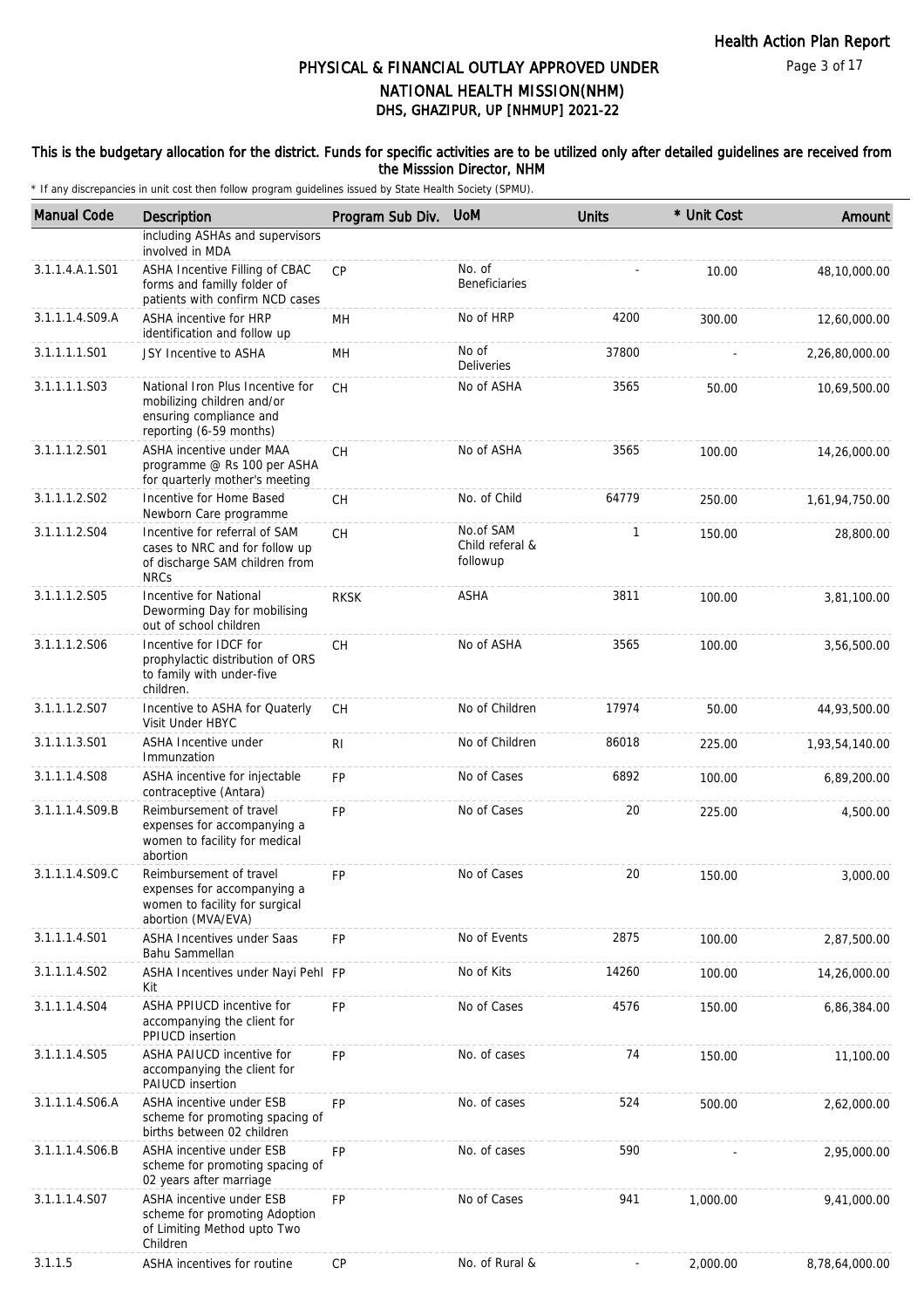### This is the budgetary allocation for the district. Funds for specific activities are to be utilized only after detailed guidelines are received from the Misssion Director, NHM

| <b>Manual Code</b>        | <b>Description</b>                                                                                                                | Program Sub Div. | <b>UoM</b>                             | <b>Units</b> | * Unit Cost | Amount         |
|---------------------------|-----------------------------------------------------------------------------------------------------------------------------------|------------------|----------------------------------------|--------------|-------------|----------------|
|                           | activities                                                                                                                        |                  | Rurban ASHA                            |              |             |                |
| 3.1.1.6.S01               | Incentive to ASHA Facilitator for<br>CBAC, HRP and SAM Tracking                                                                   | CP               | No of AF                               |              | 1,700.00    | 37,12,800.00   |
| 3.1.1.6.S02               | Incentive to ASHA for Health<br>Promotion Day                                                                                     | CP               | No. of Rural &<br>Rurban ASHA          |              | 200.00      | 87,86,400.00   |
| 3.1.1.6.S03               | Incentive to ASHA under PMMVY CP                                                                                                  |                  | No. of<br>Beneficiaries                |              | 100.00      | 25,89,300.00   |
| 3.1.1.6.S04               | ASHA Beema- Pradhan Mantri<br>Jeevan Jyoti & Suraksh Bima<br>Yojna                                                                | CP               |                                        |              |             | 12,07,542.00   |
| 3.1.3.1.1.S01             | Asha/ Asha Sangni Uniform                                                                                                         | CP               | No. of<br>Rural, Rurban<br>ASHA & AF   |              | 600.00      | 23,28,600.00   |
| 3.1.3.1.1.SO <sub>2</sub> | Asha/ Asha Sangni Umbrella                                                                                                        | <b>CP</b>        | No. of<br>Rural, Rurban<br>ASHA & AF   |              | 200.00      | 7,76,200.00    |
| 3.1.3.1.3                 | Awards to ASHA's/Link workers                                                                                                     | <b>CP</b>        | No. of<br>Rural, Urban<br>,Rurban ASHA |              | 300.00      | 10,97,300.00   |
| 3.1.3.1.6                 | Supervision costs by ASHA<br>facilitators (Shangni) (12<br>months)                                                                | CP               | No of AF                               |              | 7,200.00    | 1,57,24,800.00 |
| 3.1.1.1.3.S02.A           | Mobilization of children through<br>ASHA or other mobilizers                                                                      | R <sub>l</sub>   | No of Session                          | 38280        | 150.00      | 57,42,000.00   |
| 3.1.2.10.S03              | Incentive to ASHA Cluster<br>Meeting                                                                                              | <b>CP</b>        |                                        |              |             | 29,19,150.00   |
| 3.2.3.1.1                 | <b>Treatment Supporter</b><br>Honorarium (Rs 1000)                                                                                | CD-RNTCP         |                                        |              |             | 18,00,000.00   |
| 3.2.3.1.2                 | Treatment Supporter<br>Honorarium (Rs 5000)                                                                                       | CD-RNTCP         |                                        |              |             | 2,97,000.00    |
| 3.2.3.1.3                 | Incentive for informant (Rs 500)                                                                                                  | CD-RNTCP         |                                        |              | $\sim$      | 3,11,850.00    |
| 3.2.3.1.4.S01             | State/District TB Forums                                                                                                          | CD-RNTCP         |                                        |              |             | 5,000.00       |
| 3.2.3.1.4.S02             | <b>Community Engagement</b><br>activities /Incentive for<br>community<br>volunteers/supervisors /LT etc<br>undertaking ACF        | CD-RNTCP         |                                        |              |             | 28,35,000.00   |
| 3.2.1.1.S02               | Other activities under Mission<br>Parivar Vikas: Demand<br>Generation (Saas Bahu<br>Sammellan)                                    | <b>FP</b>        | No of Events                           | 2875         | 1,500.00    | 43,12,500.00   |
| 3.2.2.1.2.S09             | Kala-azar: Operational cost for<br>spray including spray wages                                                                    | CD-NVBDCP        |                                        |              |             | 1,50,818.00    |
| 3.2.2.1.2.S10             | Kala-azar: Training for spraying                                                                                                  | CD-NVBDCP        |                                        |              |             | 10,000.00      |
| 3.3.2                     | Orientation Workshops,<br>Trainings and capacity building<br>of PRI for RKS at District Health<br>Societies, CHC and PHC          | <b>CP</b>        |                                        |              |             | 20,92,100.00   |
| 3.3.3.2                   | Training of PRI's<br>representatives/ Police<br>personnel/ Teachers/ Transport<br>personnel/ NGO personnel/<br>other stakeholders | NCD-NTCP         |                                        | 1            |             | 30,000.00      |
| 3.3.3.3                   | Training of PRI under National<br>Program for Climate Change and<br>Human Health (NPCCHH)                                         | NCD-NPCCHH       |                                        | 1            |             | 70,000.00      |
| 3.3.4.S01                 | <b>AAA Platform</b>                                                                                                               | <b>CP</b>        | No. of Rural &<br>Rurban ASHA          |              | 75.00       | 58,89,600.00   |
| 4.1.1                     | <b>District Hospitals</b>                                                                                                         | <b>CP</b>        | No. of DH                              | 2            | 5,00,000.00 | 10,00,000.00   |
| 4.1.3                     | <b>Community Health Centers</b>                                                                                                   | <b>CP</b>        | No of CHC                              | 16           | 2,50,000.00 | 40,00,000.00   |
| 4.1.4                     | Primary Health Centers                                                                                                            | <b>CP</b>        | No of PHC                              | 57           | 87,500.00   | 49,87,500.00   |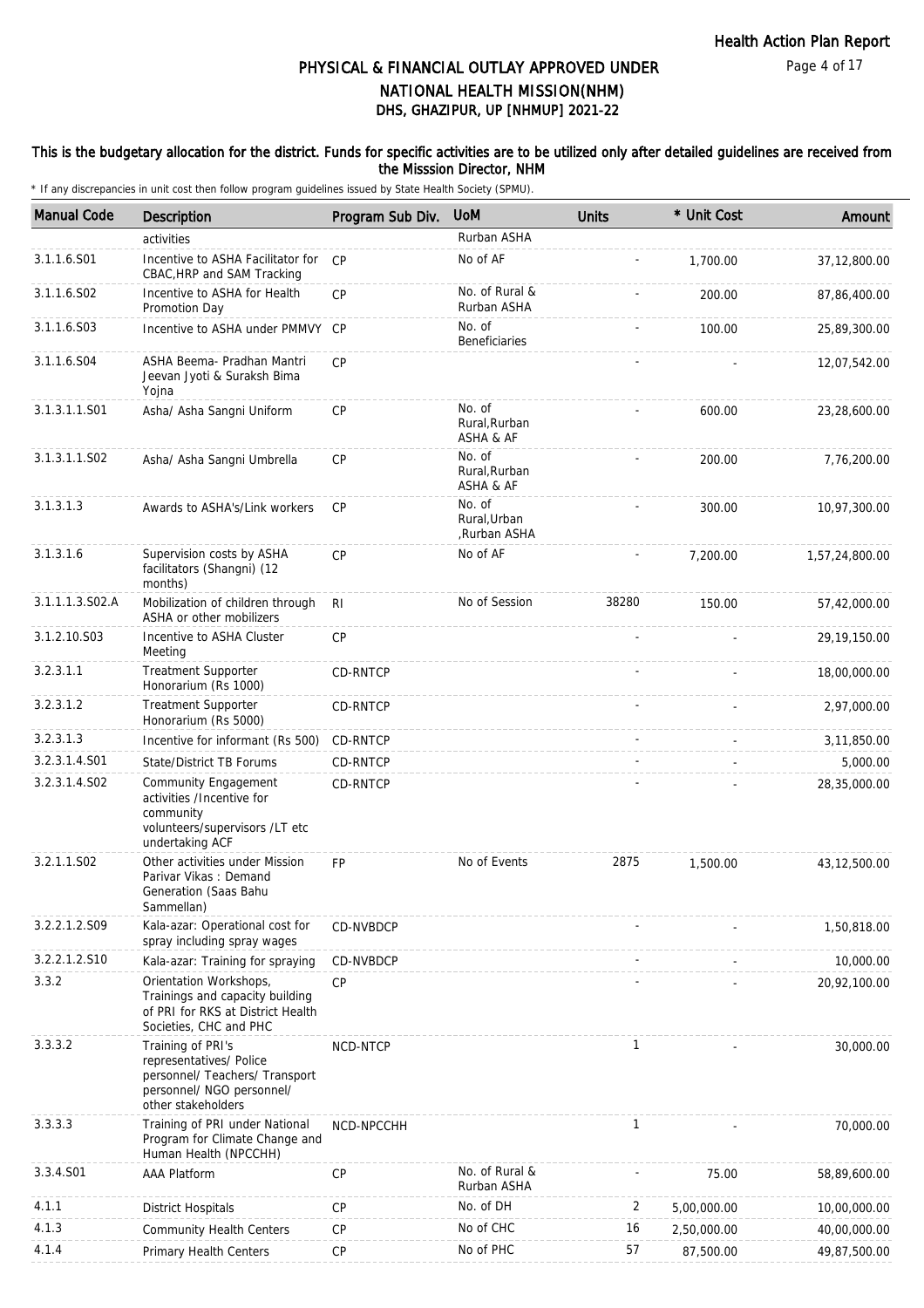### This is the budgetary allocation for the district. Funds for specific activities are to be utilized only after detailed guidelines are received from the Misssion Director, NHM

| <b>Manual Code</b> | Description                                                               | Program Sub Div.  | <b>UoM</b>                               | <b>Units</b> | * Unit Cost | Amount         |
|--------------------|---------------------------------------------------------------------------|-------------------|------------------------------------------|--------------|-------------|----------------|
| 4.1.5              | Sub Centers                                                               | <b>CP</b>         | No. of Sub<br>Centre                     |              | 10,000.00   | 39,30,000.00   |
| 4.1.6              | Village Health Sanitation &<br><b>Nutrition Committee</b>                 | CP                | No. of VHSNC                             |              | 10,000.00   | 1,66,50,000.00 |
| 4.1.7.S01          | <b>H&amp;WC Additional Untied Grant-</b><br><b>SC</b>                     | CP                | No. of HWC-<br><b>SC</b>                 |              | 30,000.00   | 75,30,000.00   |
| 4.1.7.S02          | H&WC Additional Untied Grant-<br><b>PHC</b>                               | <b>CP</b>         | No. of HWC-<br>PHC                       |              | 50,000.00   | 25,00,000.00   |
| 5.1.1.2.8          | Infrastructure strengthening of<br>SC to H&WC                             | CP                | No. of HWC-<br>SC                        |              | 7,00,000.00 | 3,36,00,000.00 |
| 5.1.1.2.9          | Infrastructure strengthening of<br>PHC to H&WC                            | CP                | No. of HWC-<br>PHC                       |              | 2,74,000.00 | 32,88,000.00   |
| 5.1.2              | Sub Centre Rent and<br>Contingencies                                      | CP                |                                          |              |             | 60,12,000.00   |
| 5.3.3              | Blood bank/ Blood storage/ Day<br>care centre for<br>hemoglobinopathies   | <b>BLOOD CELL</b> | Lumpsump                                 |              |             | 50,000.00      |
| 5.3.9              | Safety Pits                                                               | RI.               | No of piece                              | 35           | 6,000.00    | 2,10,000.00    |
| 5.3.14             | Civil Works under RNTCP                                                   | CD-RNTCP          |                                          |              |             | 2,00,000.00    |
| 6.1.1.1.2.S02      | FRU Strengthening                                                         | MН                | List of<br><b>Different</b><br>Equipment |              |             | 20,82,396.00   |
| 6.1.1.1.5          | Any other Equipment<br>(Instrument and Equipment for<br>HWC)              | MH                | List of<br>Different<br>Equipment        | 4            |             | 8,00,000.00    |
| 6.1.1.3.3          | Minilap kits                                                              | FP                | No of Kits                               | 9            | 3,000.00    | 27,000.00      |
| 6.1.1.3.5          | PPIUCD forceps                                                            | FP                | No of Kelly<br>forcep                    | 60           | 600.00      | 36,000.00      |
| 6.1.5.1.1          | Grant-in-aid for Vision Centre<br>(PHC) (Govt.)                           | NCD-NPCB          |                                          |              |             | 1,00,000.00    |
| 6.1.1.21.1         | Recurring GIA: Machinery &<br>Equipment for DH                            | NCD-NPHCE         |                                          | $\mathbf{1}$ |             | 1,50,000.00    |
| 6.1.2.6.F1.S03     | IT Recurring Expenses for PHC                                             | <b>CP</b>         |                                          |              |             | 1,90,000.00    |
| 6.1.2.6.F1.S04     | Laptop for HWC-PHC                                                        | <b>CP</b>         |                                          |              |             | 7,80,000.00    |
| 6.1.4.3.1          | <b>MCR</b>                                                                | CD-NLEP           |                                          |              |             | 80,000.00      |
| 6.1.4.3.2          | Aids/Appliance                                                            | CD-NLEP           |                                          |              |             | 17,000.00      |
| 6.1.4.3.3          | Equipment                                                                 | CD-NLEP           |                                          |              |             | 5,000.00       |
| 6.1.6.1            | Repairs of Laparoscopes                                                   |                   | No of<br>Laproscopes                     | 3            | 25,000.00   | 75,000.00      |
| 6.2.1.1.A7.S05.a   | Drugs & Consumables Normal<br>Delivery L1 Facility                        | MН                | No of<br>Deliveries                      | 22900        |             | 4,58,000.00    |
| 6.2.1.1.A7.S05.b   | Drugs & Consumables Normal<br>Delivery L2 Facility                        | MН                | No of<br><b>Deliveries</b>               | 18700        |             | 7,48,000.00    |
| 6.2.1.1.A7.S05.c   | Drugs & Consumables Normal<br>Delivery L3 Facility                        | MH                | No of<br>Deliveries                      | 5900         |             | 4,72,000.00    |
| 6.2.1.1.A7.S05.d   | Drugs & Consumables Caesarean MH<br>Delivery L3 Facility                  |                   | No of<br><b>Deliveries</b>               | 600          |             | 2,16,000.00    |
| 6.2.1.2.2.12       | AEFI kit under RI Program                                                 | <b>RI</b>         | No. of Kits                              | 95           | 200.00      | 19,000.00      |
| 6.2.1.3.1          | Nayi Pehl Kit                                                             | <b>FP</b>         | No of Kits                               | 14260        | 220.00      | 31,37,200.00   |
| 6.2.1.5.1          | Medicine for Mobile health team                                           | <b>RBSK</b>       | No of Team                               | 32           | 5,000.00    | 1,60,000.00    |
| 6.2.1.6.1          | Red/Black plastic bags et                                                 | <b>RI</b>         | No of Session                            | 61548        | 9.00        | 5,53,932.00    |
| 6.2.1.6.2          | Bleach/Hypochlorite solution/<br>Twin bucket                              | <b>RI</b>         | No of Facilities                         |              |             | 28,500.00      |
| 6.2.2.1.4          | Replenishment of ASHA HBNC<br>kits                                        | CP                | No of ASHA                               |              | 150.00      | 4,31,400.00    |
| 6.2.2.2.2          | Drugs and Supplies for blood<br>related disorders-<br>Haemoglobinopathies | <b>BLOOD CELL</b> |                                          |              |             | 50,000.00      |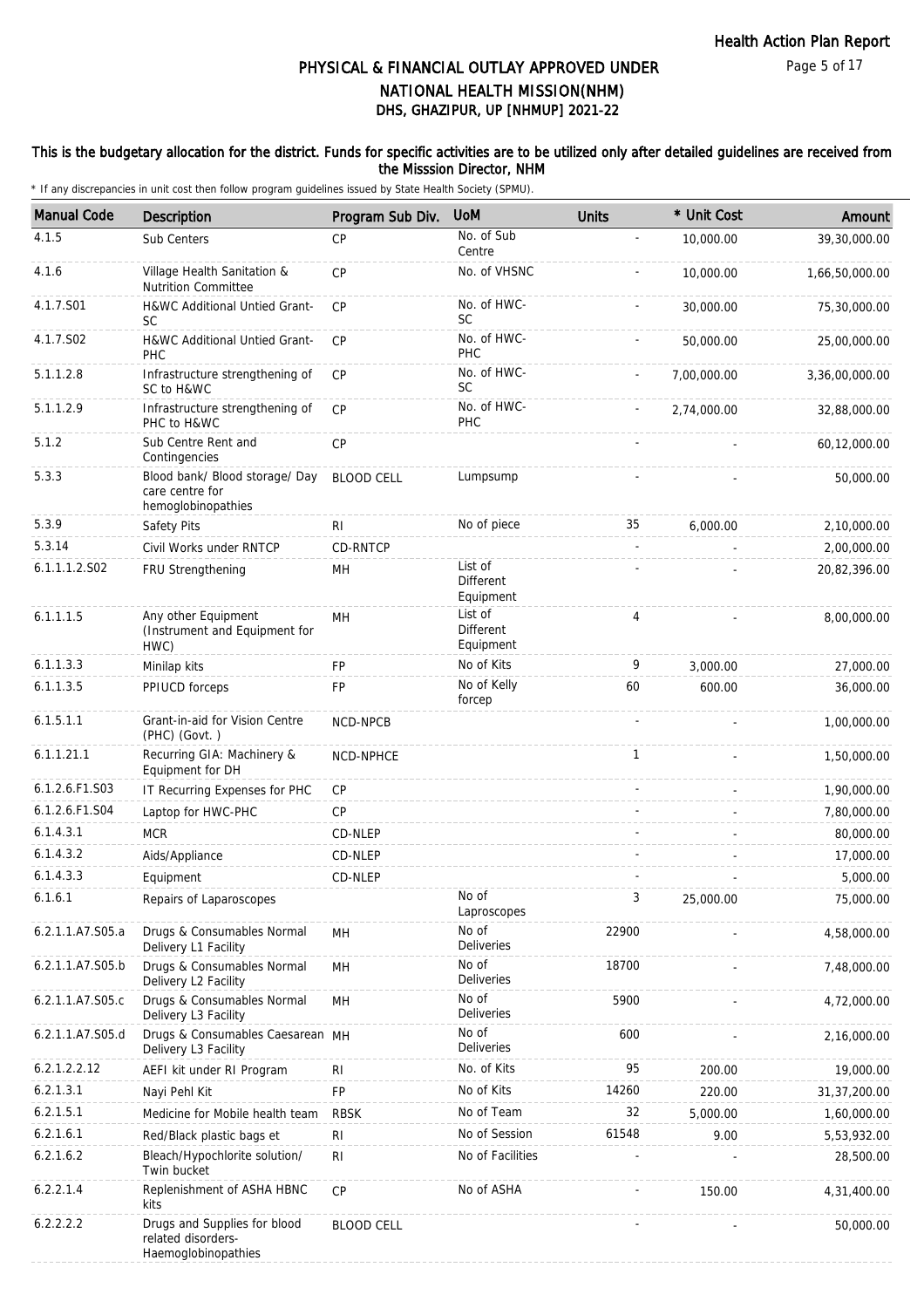### This is the budgetary allocation for the district. Funds for specific activities are to be utilized only after detailed guidelines are received from the Misssion Director, NHM

| <b>Manual Code</b> | <b>Description</b>                                                                                         | Program Sub Div. | <b>UoM</b>                                             | <b>Units</b> | * Unit Cost | Amount         |
|--------------------|------------------------------------------------------------------------------------------------------------|------------------|--------------------------------------------------------|--------------|-------------|----------------|
| 6.2.2.4.1          | Drugs & Supplies for Ayush                                                                                 | AYUSH            | No of Doctors                                          | 28           | 50,000.00   | 14,00,000.00   |
| 6.2.2.6.1          | Lab strengthening of SHC - HWC CP                                                                          |                  |                                                        |              |             | 43,87,500.00   |
| 6.2.2.6.2          | Lab strengthening of PHC - HWC CP                                                                          |                  |                                                        |              |             | 27,00,000.00   |
| 6.2.3.1.1          | Chloroquine phosphate tablets                                                                              | CD-NVBDCP        |                                                        |              |             | 15,000.00      |
| 6.2.3.1.2          | Primaquine tablets 2.5 mg                                                                                  | CD-NVBDCP        |                                                        |              |             | 7,500.00       |
| 6.2.3.1.3          | Primaquine tablets 7.5 mg                                                                                  | CD-NVBDCP        |                                                        |              |             | 15,000.00      |
| 6.2.3.1.12         | RDT Malaria - bi-valent (For Non CD-NVBDCP<br>Project states)                                              |                  |                                                        |              |             | 2,13,500.00    |
| 6.2.3.2.1          | Supportive drugs, lab. Reagents                                                                            | CD-NLEP          |                                                        |              |             | 13,000.00      |
| 6.2.3.3.1          | Laboratory Materials                                                                                       | CD-RNTCP         |                                                        |              |             | 26,20,000.00   |
| 6.2.3.3.2          | Procurement of Drugs                                                                                       | CD-RNTCP         |                                                        |              |             | 13,60,000.00   |
| 6.2.4.1.1          | Assistance for<br>consumables/drugs/medicines to<br>the Govt./District Hospital for<br>Cat sx etc          | NCD-NPCB         | No of Cases                                            |              |             | 22,34,880.00   |
| 6.2.4.5.1          | Drugs & Consumables for NCD<br>Management (incl. Diabetes,<br>Hypertension, Strokes etc)for<br>whole dist. | NCD-NPCDCS       |                                                        | $\mathbf{1}$ |             | 2,00,000.00    |
| 6.2.4.5.3          | Drugs & Diagnostic for NCD<br>Management incl. Diabetes,<br>Hypertension, Strokes etc                      | NCD-NPCDCS       |                                                        |              |             | 4,80,000.00    |
| 6.1.3.2.a.S01      | Free Diagnostics for Pregnant<br>women under JSSK - USG on<br>PPP for PMSMA                                | MН               | No of ANC                                              | 1200         |             | 3,60,000.00    |
| $6.1.3.2.a.$ SO2   | Free Diagnostics for Pregnant<br>women under JSSK- AVD for for<br>HIV & Syphilis at VHNDs                  | MH               | No of ANC                                              | 418          |             |                |
| 6.1.3.2.a.S03      | Free Diagnostics for Pregnant<br>women under JSSK-MH                                                       | MH               | No of ANC                                              | 85500        |             | 8,55,000.00    |
| 6.1.3.2.b          | Free Diagnostics for Sick infants<br>under JSSK                                                            | CH               | No of Units                                            | $\mathbf{1}$ |             | 1,20,000.00    |
| 6.3.1.S03          | Any other (please specify)                                                                                 |                  |                                                        |              |             | 2,64,00,000.00 |
| 7.5.1              | Tribal Patient Support &<br><b>Transportation Charges</b>                                                  | CD-RNTCP         |                                                        |              |             | 9,72,600.00    |
| 7.5.2              | Sample collecton &<br>transportation charges                                                               | CD-RNTCP         |                                                        |              |             | 3,40,400.00    |
| 8.1.1.1            | ANMs - MH                                                                                                  | MH               | No of MH ANM                                           | 172          |             | 3,51,56,314.00 |
| 8.1.1.1.S01        | ANM For New Sub-Center - CP                                                                                | <b>CP</b>        |                                                        |              |             | 1,08,88,654.00 |
| 8.1.1.2.S05        | Staff Nurses-MH                                                                                            | MH               | No of MH<br><b>Staff Nurse</b>                         | 51           |             | 1,49,26,930.00 |
| 8.1.1.2.S11        | Staff Nurse HWC - CP                                                                                       | <b>CP</b>        |                                                        |              |             | 80,76,795.00   |
| 8.1.1.2.S12        | Staff Nurses HWC - MH                                                                                      | MH               |                                                        | 12           |             | 14,40,936.00   |
| 8.1.1.5.S02        | Laboratory Technicians -HR                                                                                 | <b>HR</b>        |                                                        | 2            |             | 5,29,632.00    |
| 8.1.1.5.S03        | Laboratory Technicians -NPPCF                                                                              | NCD-NPPCF        |                                                        |              |             | 1,32,000.00    |
| 8.1.1.5.S04        | Laboratory Technicians - RNTCP                                                                             | CD-RNTCP         |                                                        |              |             | 26, 13, 848.00 |
| 8.1.1.6.S05        | OT Technician                                                                                              | <b>MIS</b>       | No of MH OT<br>technician                              |              |             | 7,93,800.00    |
| 8.1.1.9            | Radiographer/ X-ray technician                                                                             | HR.              |                                                        | 4            |             | 8,16,246.00    |
| 8.1.2.1.S04        | Obstetricians and Gynaecologists MH<br>-MH                                                                 |                  | No of MH<br>Obstetricians<br>and<br>Gynaecologist<br>S |              |             | 58,20,000.00   |
| 8.1.2.3.S05        | Anaesthetists -MH                                                                                          | MH               | No of MH<br>Anesthetic                                 |              |             | 54,00,000.00   |
| 8.1.3.10.S01       | FRU Operationalization for                                                                                 | MH               | No of C                                                | 14           |             | 42,000.00      |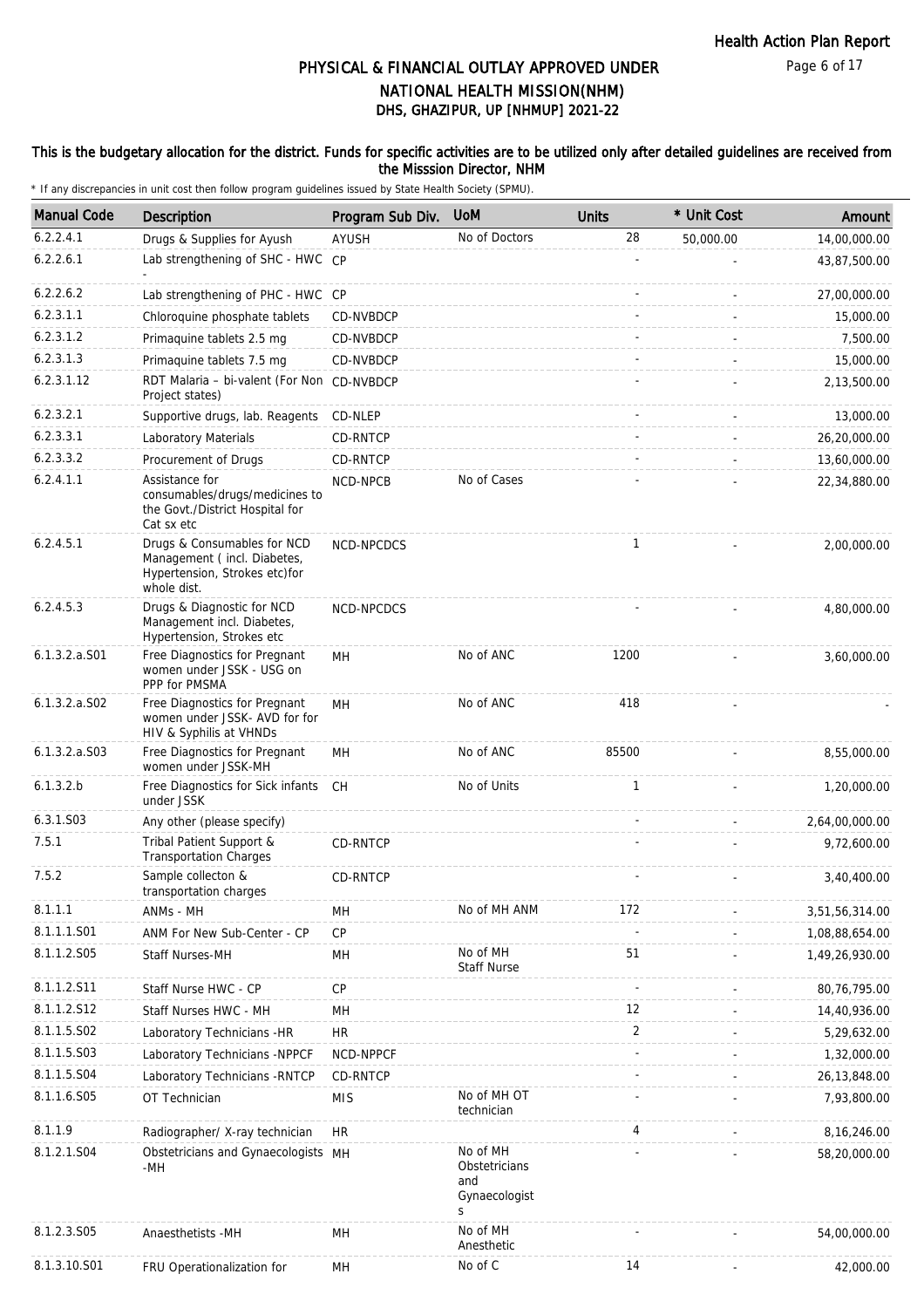### This is the budgetary allocation for the district. Funds for specific activities are to be utilized only after detailed guidelines are received from the Misssion Director, NHM

| <b>Manual Code</b> | <b>Description</b>                                                              | Program Sub Div.  | <b>UoM</b>                     | <b>Units</b>   | * Unit Cost | Amount         |
|--------------------|---------------------------------------------------------------------------------|-------------------|--------------------------------|----------------|-------------|----------------|
|                    | Gynae & anesthetist specialist on<br>call from govt sector                      |                   | Section                        |                |             |                |
| 8.1.3.10.S02       | FRU Operationalization<br>Gynecologists specialist on call<br>from pvt sector   | MH                | No of C<br>Section             | $\overline{7}$ |             | 31,500.00      |
| 8.1.3.10.S03       | FRU Operationalization<br>anesthetist specialist on call for<br>from pvt sector | MН                | No of C<br>Section             | 7              |             | 21,000.00      |
| 8.1.4.1.S01        | Dental Surgeons- DH &CHC                                                        | HR.               |                                | 2              |             |                |
| 8.1.5.S03          | Medical Officers - MH                                                           | MН                | No of MH LMO                   |                |             | 20,22,000.00   |
| 8.1.6.1            | <b>AYUSH MOS</b>                                                                | <b>AYUSH</b>      |                                | 28             |             | 1,38,64,546.00 |
| 8.1.6.2            | Pharmacist - AYUSH                                                              | AYUSH             |                                | 17             |             | 36, 37, 070.00 |
| 8.1.7.1.1          | MOs-AYUSH                                                                       | <b>RBSK</b>       |                                | 59             |             | 1,25,17,248.00 |
| 8.1.7.1.2.S01      | MOs-MBBS                                                                        | <b>RBSK</b>       |                                | 2              |             | 14,68,008.00   |
| 8.1.7.1.2.S02      | MOs-Dental MO/ BDS                                                              | <b>RBSK</b>       |                                | 3              |             | 21,40,740.00   |
| 8.1.7.1.3          | <b>Staff Nurse</b>                                                              | <b>RBSK</b>       |                                | 5              |             | 16,81,920.00   |
| 8.1.7.1.4          | <b>ANM</b>                                                                      | <b>RBSK</b>       |                                | 27             |             | 28,67,172.00   |
| 8.1.7.1.5.S02      | Pharmacists                                                                     | <b>RBSK</b>       |                                | 32             |             | 31,32,646.00   |
| 8.1.8.1            | <b>Medical Officers</b>                                                         | CН                | No. of Mos                     | 1              |             | 3,60,000.00    |
| 8.1.8.2            | <b>Staff Nurse</b>                                                              | CH                | No. of SNs                     | 4              |             | 14,40,964.00   |
| 8.1.8.3            | Cook cum caretaker                                                              | CH                | No. of Cook<br>cum Caretaker   | $\overline{2}$ |             | 3,08,551.00    |
| 8.1.8.5            | Feeding demonstrator for NRC                                                    | CH                | No. of FDs                     | $\mathbf{1}$   |             | 2,89,952.00    |
| 8.1.9.1.S01        | Paediatrician SNCU-CH                                                           | CH                | No. of<br>Peadiatrician        | 3              |             | 59,40,000.00   |
| 8.1.9.3.S01        | Staff Nurse - SNCU/KMC                                                          | CH                | No. of SNs                     | 12             |             | 39,07,899.00   |
| 8.1.9.3.SO2        | Staff Nurse -NBSU                                                               | CH                | No. of SNs                     | 6              |             | 11,07,000.00   |
| 8.1.9.6.S02        | Others- SNCU Staff (Ward<br>Aaya/ Cleaner/ Security Guard)                      | <b>CH</b>         |                                | 9              |             | 16,09,484.00   |
| 8.1.9.6.S03        | Others- SNCU Staff DEO                                                          | CH                | no. of Posts                   | $\mathbf{1}$   |             | 2,49,046.00    |
| 8.1.12.1           | Mid-level Service Provider                                                      | СP                |                                |                |             | 96,91,290.00   |
| 8.1.12.2           | Performance incentive for Mid-<br>level service providers                       | <b>CP</b>         | No. of HWC-<br>CHO             |                | 15,000.00   | 73,57,500.00   |
| 8.1.13.1.S03       | Counsellor - RMNCHA-FW                                                          | FP                | No of<br>Counsellors/m<br>onth | 7              | 15,073.00   | 14,97,775.00   |
| 8.1.13.5           | Audiometrician/ Audiologist-<br>NCD-NPPCD                                       | NCD-NPPCD         |                                |                |             | 3,96,900.00    |
| 8.1.13.10          | TBHV-CD-RNTCP                                                                   | CD-RNTCP          |                                |                |             | 5,86,172.00    |
| 8.1.13.18          | Audiometrics Asstt.NCD-NPPCD                                                    | NCD-NPPCD         |                                |                |             | 1,98,450.00    |
| 8.1.13.19          | Instructor for Hearing Imapired<br>Children-NCD-NPPCD                           | NCD-NPPCD         |                                |                |             | 1,98,450.00    |
| 8.1.13.22.S07      | Rogi Sahayata Kendra Manager                                                    | QA                |                                | 2              |             | 4,55,600.00    |
| 8.1.13.22.S13      | Rogi Sahayata Kendra Operator                                                   | QA                |                                | $\overline{2}$ |             | 3,41,653.00    |
| 8.1.14.1.S01       | MO (Blood Bank)                                                                 | <b>BLOOD CELL</b> |                                |                |             | 7,20,000.00    |
| 8.1.14.2           | <b>Staff Nurse</b>                                                              | <b>BLOOD CELL</b> |                                |                |             | 2,92,000.00    |
| 8.1.14.4.S02       | Lab Technician (BB)                                                             | <b>BLOOD CELL</b> |                                |                |             | 3,34,000.00    |
| 8.1.14.5.S01       | Others- Counsellor                                                              | <b>BLOOD CELL</b> |                                |                |             | 3,31,000.00    |
| 8.1.14.5.S02       | Others- Lab Technicians                                                         | <b>BLOOD CELL</b> |                                |                |             | 2,18,000.00    |
| 8.1.14.5.S03       | Others-Lab Attendant                                                            | <b>BLOOD CELL</b> |                                |                |             | 4,05,000.00    |
| 8.1.14.5.S05       | Others-Lab Attendant - BSU                                                      | <b>BLOOD CELL</b> |                                |                |             | 2,00,000.00    |
| 8.1.16.2.S01       | Cold Chain Handlers                                                             | <b>RI</b>         |                                |                |             | 2,10,067.00    |
| 8.1.16.2.S02       | Technician / Trfeigerator<br>Machinic                                           | RI                |                                |                |             | 3,51,691.00    |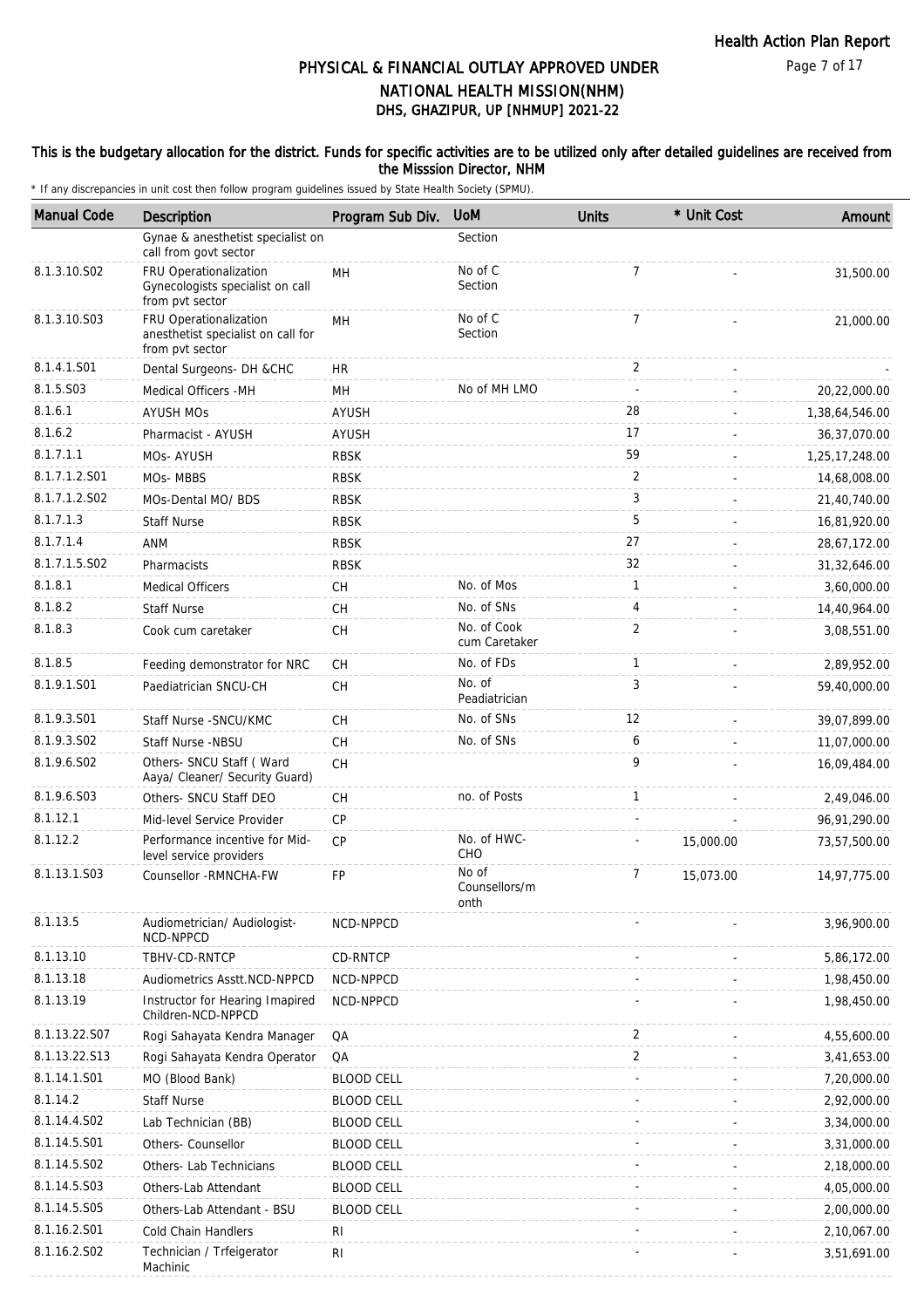Page 8 of 17

# DHS, GHAZIPUR, UP [NHMUP] 2021-22 PHYSICAL & FINANCIAL OUTLAY APPROVED UNDER NATIONAL HEALTH MISSION(NHM)

### This is the budgetary allocation for the district. Funds for specific activities are to be utilized only after detailed guidelines are received from the Misssion Director, NHM

| <b>Manual Code</b> | <b>Description</b>                                                                           | Program Sub Div.  | <b>UoM</b>                      | <b>Units</b>   | * Unit Cost  | Amount       |
|--------------------|----------------------------------------------------------------------------------------------|-------------------|---------------------------------|----------------|--------------|--------------|
| 8.1.16.6.S01       | Data Entry Operator BB                                                                       | <b>BLOOD CELL</b> |                                 |                |              | 2,26,000.00  |
| 8.1.16.7.S02       | Sweeper- NCD- Blood bank                                                                     | <b>BLOOD CELL</b> |                                 |                |              | 1,44,000.00  |
| 8.1.16.7.S03       | Sweeper-NCD-Blood Storage<br>Unit                                                            | <b>BLOOD CELL</b> |                                 |                |              | 1,44,000.00  |
| 8.1.16.7.S05       | Cleaner -NRC                                                                                 | СH                | no. of Posts                    | 1              |              | 1,78,831.00  |
| 8.4.1              | Additional Allowances/<br>Incentives to Medical Officers                                     | MН                |                                 | 6              |              | 1,44,000.00  |
| 8.4.7              | Incentive to provider for PPIUCD FP<br>services @Rs 150 per PPIUCD<br>insertion              |                   | No of Cases                     | 3606           | 150.00       | 5,40,900.00  |
| 8.4.8              | Incentive to provider for PAIUCD FP<br>Services @Rs 150 per PAIUCD<br>insertion              |                   | No of Cases                     | 74             | 150.00       | 11,100.00    |
| 8.4.9              | Team based incentives for<br>Health & Wellness Centers<br>(H&WC Sub Center)                  | <b>CP</b>         | No of HWC                       |                | 11,000.00    | 53,95,500.00 |
| 8.4.10             | Team based incentives for<br>Health & Wellness Centers<br>(H&WC PHC)                         | <b>CP</b>         | No of HWC                       |                | 11,000.00    | 28,01,000.00 |
| 8.4.12.S01         | HRP identification and follow up<br>for ANM                                                  | MН                | No of HRP                       | 4200           | 200.00       | 8,40,000.00  |
| 8.4.12.S03         | Performance based Incentives to FP<br>RMNCHA Counselors in Family<br>Planning                |                   | No of Cases                     | 301            | 50.00        | 15,050.00    |
| 8.4.12.S04         | RI Cold chain handlers incentive                                                             | RI                | Lumpsump                        | 18             | 2,400.00     | 5,18,400.00  |
| 9.2.1.1.7          | Training of Staff Nurses/ANMs /<br>LHVs in SBA                                               | Nursing           |                                 | 1              | 10,86,520.00 | 10,86,520.00 |
| 9.2.1.2.4          | Orienation activities on vitamin A CH<br>supplemenation and Anemia<br>Mukta Bharat Programme |                   | No of Batch                     | 40             |              | 1,42,396.00  |
| 9.2.1.2.19         | 4 days Trainings on IYCF for<br>MOs, SNs, ANMs of all DPs and<br><b>SC<sub>S</sub></b>       | <b>CH</b>         | No of Batch                     | 14             |              | 11,39,600.00 |
| 9.2.1.2.20         | Orientation on National<br>Deworming Day                                                     | <b>RKSK</b>       | per participant                 | 107            | 100.00       | 2,14,760.00  |
| 9.2.1.3.2.S01      | <b>Qtr.Review/orientation meeting</b><br>at Block Level for ANM                              | <b>FP</b>         | No of<br>Orientation<br>meeting | 64             | 1,000.00     | 64,000.00    |
| 9.2.1.3.23         | Training of Medical officers<br>(Injectible Contraceptive)<br>Trainings)                     | <b>FP</b>         | No of Batch                     | $\mathbf{1}$   | 41,800.00    | 41,800.00    |
| 9.2.1.3.24         | Training of AYUSH doctors<br>(Injectible Contraceptive<br>Trainings)                         | <b>FP</b>         | No of Batch                     | $\mathbf{1}$   | 22,800.00    | 22,800.00    |
| 9.2.1.3.25         | Training of Nurses (Staff<br>Nurse/LHV/ANM) (Injectible<br>Contraceptive Trainings)          | FP                | No of Batch                     | $\overline{2}$ | 35,800.00    | 71,600.00    |
| 9.2.1.3.27.S01     | FP-LMIS training-Urban Staffs<br>and others                                                  | FP                |                                 | $\mathbf{1}$   | 46,900.00    | 46,900.00    |
| 9.2.1.3.27.S02     | FP-LMIS training- ASHA Sangni<br>Refresher                                                   | <b>FP</b>         |                                 | 5              | 4,900.00     | 24,500.00    |
| 9.2.1.4.13.C       | Any other (please specify) Kishor RKSK<br>Swasyhya Manch                                     |                   | No of Events                    | 34             | 5,000.00     | 1,70,000.00  |
| 9.2.1.7.1.S01      | Training under Immunisation-<br><b>CCH</b>                                                   | RI                | Lumpsump                        |                |              | 67,000.00    |
| 9.2.1.7.1.S02      | Training under Immunisation-<br>Data Handler                                                 | R <sub>l</sub>    | Lumpsump                        |                |              | 8,500.00     |
| 9.2.1.7.1.S03      | Training under Immunisation-<br><b>Health Worker</b>                                         | R <sub>l</sub>    | Lumpsump                        |                |              | 8,77,800.00  |
| 9.2.2.6.3          | Kayakalp Trainings                                                                           | QA                | <b>Districts</b>                | $\mathbf{1}$   | 33,000.00    | 33,000.00    |
| 9.2.2.7.2          | Training cum review meeting for<br>HMIS & MCTS at District level                             | MIS               | No of<br>Participants           |                |              | 73,260.00    |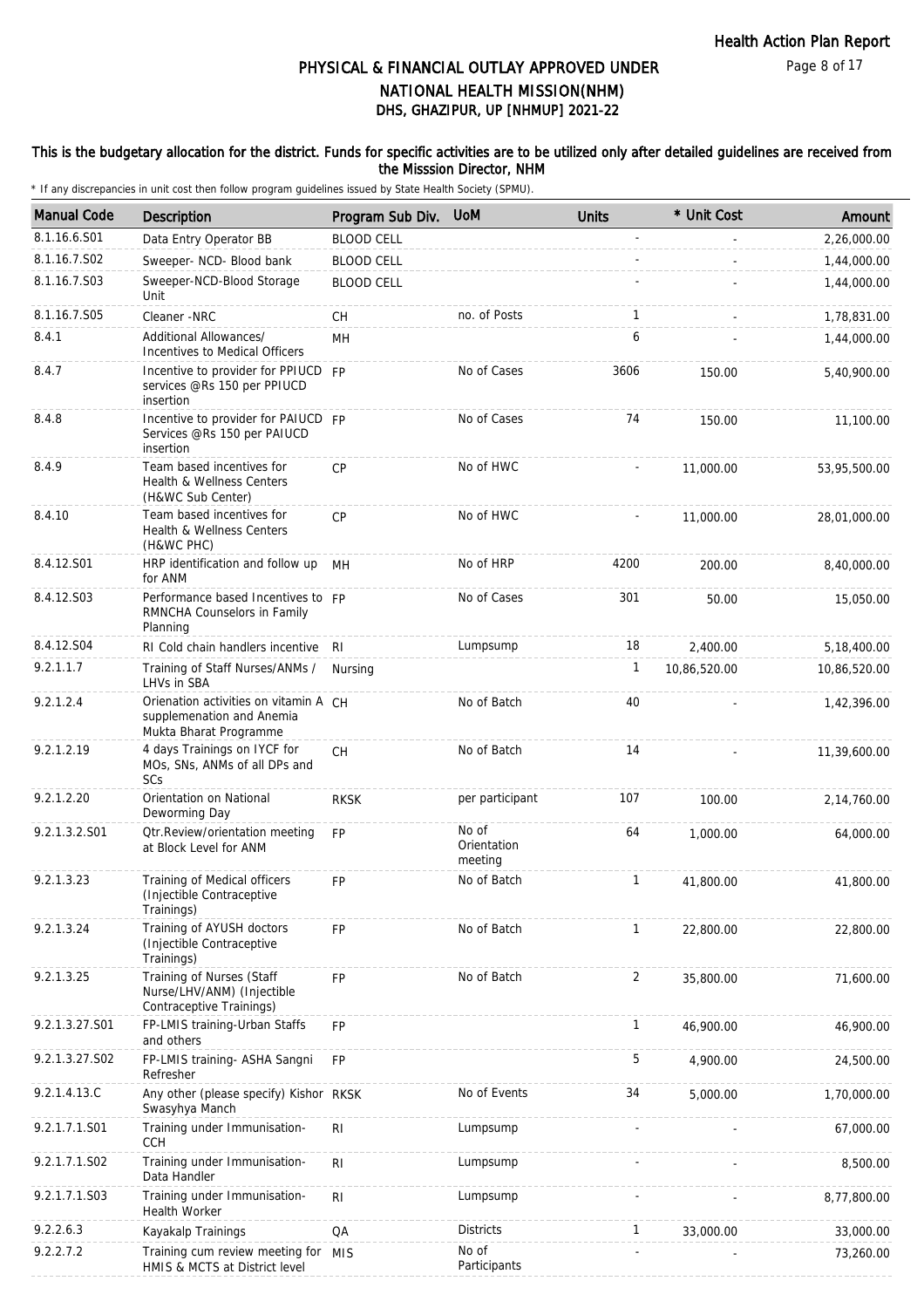### This is the budgetary allocation for the district. Funds for specific activities are to be utilized only after detailed guidelines are received from the Misssion Director, NHM

| <b>Manual Code</b> | Description                                                                                                                           | Program Sub Div. | <b>UoM</b>            | <b>Units</b> | * Unit Cost | Amount        |
|--------------------|---------------------------------------------------------------------------------------------------------------------------------------|------------------|-----------------------|--------------|-------------|---------------|
| 9.2.2.7.3          | Training cum review meeting for MIS<br>HMIS & MCTS at Block level                                                                     |                  | No of<br>Participants |              |             | 2,77,200.00   |
| 9.2.2.8.2          | Multi-skilling of ASHA, MPW ay<br>HWCs (SHC & PHC)                                                                                    | CP               | Lumpsump              |              |             | 20,70,000.00  |
| 9.2.2.8.5.S01      | Training of MPW and Asha                                                                                                              | <b>CP</b>        |                       |              |             | 5,00,000.00   |
| 9.2.2.8.5.S02      | Training of MO and SN                                                                                                                 | CP               |                       |              |             | 8,75,000.00   |
| 9.2.2.8.5.S03      | Cost of Yoga Sessions                                                                                                                 | CP               |                       |              |             | 6,31,500.00   |
| 9.2.3.1.1          | Medical Officers (1 day)                                                                                                              | CD-IDSP          |                       |              |             | 47,840.00     |
| 9.2.3.1.5          | Data Managers (2days)                                                                                                                 | CD-IDSP          |                       |              |             | 18,400.00     |
| 9.2.3.1.7          | ASHA & MPWs, AWW &<br>Community volunteers (1 day)                                                                                    | CD-IDSP          |                       |              |             | 24,000.00     |
| 9.2.3.2.1          | Training / Capacity Building<br>(Malaria)                                                                                             | CD-NVBDCP        |                       |              |             | 67,200.00     |
| 9.5.3.2.6          | Training/sensitization of district<br>level officers on ELF and drug<br>distributors including peripheral<br>health workers (AES/ JE) | CD-NVBDCP        |                       |              |             | 4, 14, 200.00 |
| 9.2.3.4.1          | Trainings under RNTCP                                                                                                                 | CD-RNTCP         |                       |              |             | 4,50,000.00   |
| 9.2.3.5.5          | 1 day training of DEO of the<br>Treatment sites (MTC/TCs)                                                                             | CD-NVHCP         |                       |              |             | 3,000.00      |
| 9.2.4.2.1          | Training of PHC Medical Officers, NCD-NMHP<br>Nurses, Paramedical Workers &<br>Other Health Staff working<br>under NMHP               |                  | No of Distrcts        | 1            |             | 50,000.00     |
| 9.2.4.3.1          | Training of doctors and staff at<br>DH Level under NPHCE                                                                              | NCD-NPHCE        |                       | 1            |             | 40,000.00     |
| 9.2.4.4.1          | Trainings for District Tobacco<br><b>Control Centre</b>                                                                               | NCD-NTCP         |                       | 1            |             | 1,00,000.00   |
| 9.2.4.5.2          | District NCD Cell                                                                                                                     | NCD-NPCDCS       |                       | $\mathbf{1}$ |             | 2,00,000.00   |
| 9.2.4.9            | Trainings of Medical Officers,<br>Health Workers and Programme<br>officers under NPCCHH                                               | NCD-NPCCHH       |                       | 1            |             | 70,000.00     |
| 9.5.29.13.S04.02   | Scaling up Nurse Mentoring<br>Program Honorarium                                                                                      | Nursing          |                       | $\mathbf{1}$ |             | 9,60,000.00   |
| 9.5.29.13.S04.03   | Scaling up Nurse Mentoring<br>Program Yearly TA DA                                                                                    | Nursing          |                       | 1            |             | 48,000.00     |
| 9.5.29.13.S04.04   | Scaling up Nurse Mentoring<br>Program Register                                                                                        | Nursing          |                       | 1            |             | 4,000.00      |
| 9.2.3.6.1          | Trainings of Medical Officers and CD-NRCP<br><b>Health Workers under NRCP</b>                                                         |                  |                       |              |             | 96,600.00     |
| 10.1.1.S01         | Community Base Maternal death MH<br>Review                                                                                            |                  | No of CBMDR           | 216          |             | 1,29,600.00   |
| 10.1.1.S02         | Incentive for 1st Responder<br>Maternal Death                                                                                         | MH               | No of<br>Responder    | 65           |             | 65,000.00     |
| 10.1.2             | Child Death Review                                                                                                                    | CH               | No of Distrcts        | 1            |             | 13,56,300.00  |
| 10.2.4             | Microfilaria Survey - Lymphatic<br>Filariasis                                                                                         | CD-NVBDCP        |                       |              |             | 50,000.00     |
| 10.2.5             | Monitoring & Evaluation (Post<br>MDA assessment by medical<br>colleges (Govt. & private)/ICMR<br>institutions)                        | CD-NVBDCP        |                       |              |             | 15,000.00     |
| 11.1.2.4.S01       | Celebration of New Born Care<br>Week                                                                                                  | <b>IEC</b>       | No of Distrcts        |              | 25,000.00   | 25,000.00     |
| 11.1.2.4.S02       | Celebration of Breastfeeding<br>Week                                                                                                  | <b>IEC</b>       |                       |              | 40,000.00   | 40,000.00     |
| 11.2.1.1           | Media Mix of Mid Media/ Mass<br>Media                                                                                                 | <b>IEC</b>       |                       | 17           |             | 90,000.00     |
| 11.1.3.1           | Media Mix of Mid Media/ Mass<br>Media                                                                                                 | <b>IEC</b>       |                       |              |             | 48,000.00     |
| 11.1.3.3           | IEC & promotional activities for                                                                                                      | <b>FP</b>        | No of Events          | 17           |             | 2,24,000.00   |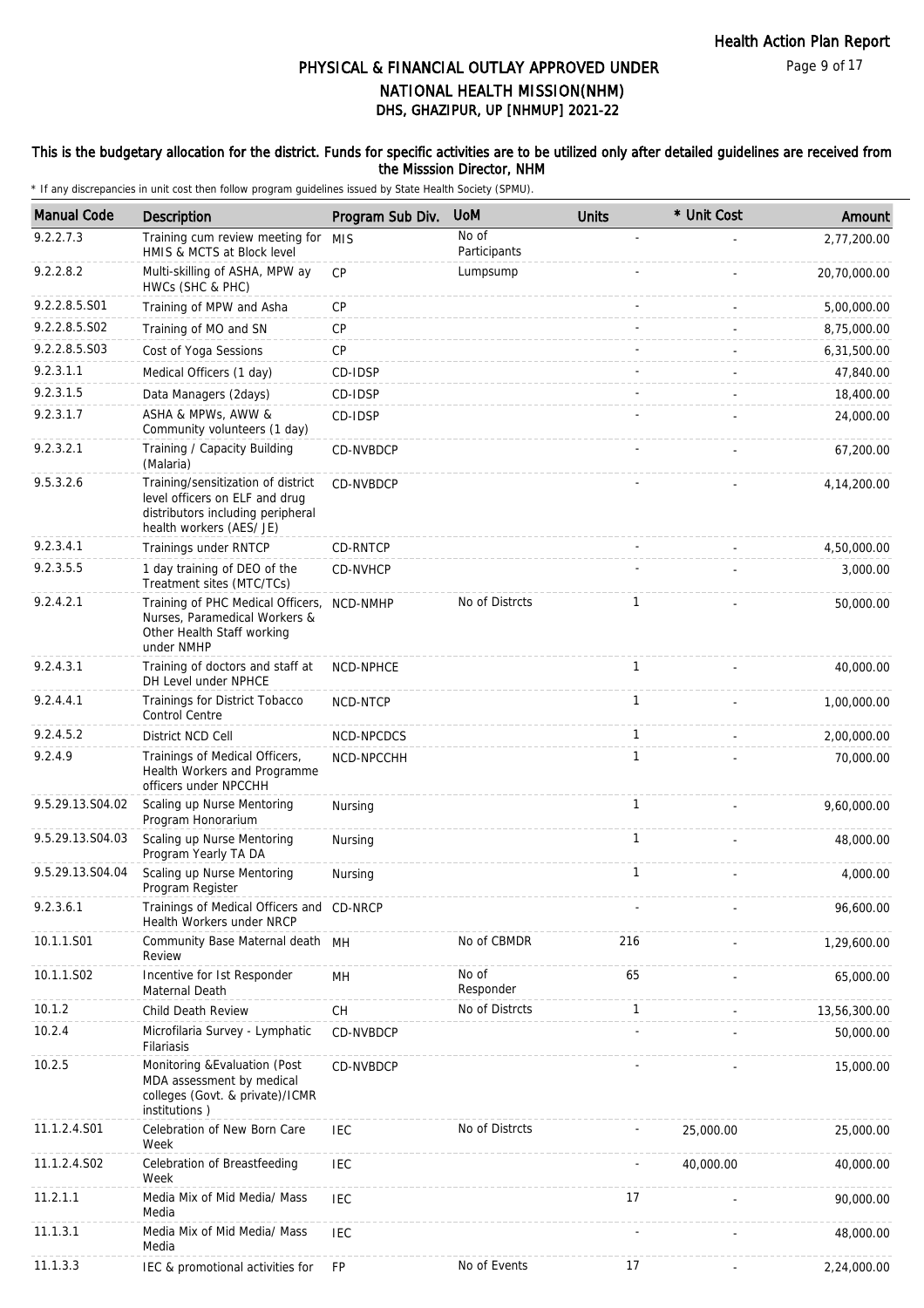### This is the budgetary allocation for the district. Funds for specific activities are to be utilized only after detailed guidelines are received from the Misssion Director, NHM

| <b>Manual Code</b> | <b>Description</b>                                                                                                                                          | Program Sub Div.   | <b>UoM</b>       | <b>Units</b> | * Unit Cost | Amount       |
|--------------------|-------------------------------------------------------------------------------------------------------------------------------------------------------------|--------------------|------------------|--------------|-------------|--------------|
|                    | World Population Day<br>celebration                                                                                                                         |                    |                  |              |             |              |
| 11.1.3.4           | IEC & promotional activities for<br>Vasectomy Fortnight celebration                                                                                         | FP                 | No of Events     | 17           |             | 1,64,000.00  |
| 11.1.3.6           | Any Other IEC/BCC activities FP                                                                                                                             | <b>IEC</b>         |                  |              |             | 28,955.00    |
| 11.1.5.2           | Any other IEC/BCC activities<br>(Wall Painting, Banner & Poster)                                                                                            | R <sub>1</sub>     | Lumpsump         |              |             | 2,86,560.00  |
| 11.1.6.1.S01       | Creating awareness on declining FP<br>sex ratio issue (PNDT)- Block<br>Level                                                                                |                    | No of Events     | 16           | 10,000.00   | 1,60,000.00  |
| 11.1.6.1.S02       | Creating awareness on declining FP<br>sex ratio issue (PNDT)- District<br>Level                                                                             |                    | No of Events     | $\mathbf{1}$ | 25,000.00   | 25,000.00    |
| 11.1.7.1           | Health Education & Publicity for<br><b>NIDDCP</b>                                                                                                           | <b>NCD -NIDDCP</b> | <b>Districts</b> |              |             | 13,000.00    |
| 11.10.1.S04        | <b>VBD Promotional Activities</b>                                                                                                                           | <b>BLOOD CELL</b>  |                  |              |             | 15,000.00    |
| 11.2.4             | IEC activities for Health &<br>Wellness centre (H&WC)                                                                                                       | CP                 |                  |              |             | 76,75,000.00 |
| 11.3.4             | IEC/BCC under NRCP: Rabies<br>Awareness and DO'S and Don'ts<br>in the event of Animal Bites                                                                 | CD-NRCP            |                  |              |             | 5,00,192.00  |
| 11.3.6             | <b>IEC/BCC under NVHCP</b>                                                                                                                                  | CD-NVHCP           |                  |              |             | 20,000.00    |
| 11.4.7             | <b>IEC on Climate Sensitive</b><br>Diseases at Block, District and<br>State level - Air pollution, Heat<br>and other relevant Climate<br>Sensitive diseases | NCD-NPCCHH         |                  | 1            |             | 1,00,000.00  |
| 11.2.7.4           | Places covered with hoardings/<br>bill boards/ signage etc.                                                                                                 | <b>IEC</b>         |                  |              | 4,500.00    | 8,64,000.00  |
| 11.2.7.5           | Usage of Folk media such as<br>Nukkad Natak/ mobile audio<br>visual services/ local radio etc.                                                              | <b>IEC</b>         |                  |              |             | 2,88,000.00  |
| 11.2.7.7           | State-level IEC Campaigns/Other IEC<br><b>IEC Campaigns</b>                                                                                                 |                    |                  |              |             | 3,10,000.00  |
| 11.3.1.1           | <b>IEC/BCC</b> for Malaria                                                                                                                                  | CD-NVBDCP          |                  |              |             | 35,000.00    |
| 11.3.1.2           | IEC/BCC for Social mobilization<br>(Dengue and Chikungunya)                                                                                                 | CD-NVBDCP          |                  |              |             | 20,000.00    |
| 11.3.1.3           | IEC/BCC specific to J.E. in<br>endemic areas                                                                                                                | CD-NVBDCP          |                  |              |             | 50,000.00    |
| 11.3.1.4           | Specific IEC/BCC for Lymphatic<br>Filariasis                                                                                                                | CD-NVBDCP          |                  |              |             | 5,72,030.00  |
| 11.3.1.5           | IEC/BCC/Advocacy for Kala-azar                                                                                                                              | CD-NVBDCP          |                  |              |             | 1,20,000.00  |
| 11.3.2.1           | IEC/BCC: Mass media, Outdoor<br>media, Rural media, Advocacy<br>media for NLEP                                                                              | CD-NLEP            |                  |              |             | 98,000.00    |
| 11.3.3.1           | ACSM (State & district)                                                                                                                                     | CD-RNTCP           |                  |              |             | 2,20,000.00  |
| 11.3.3.2           | TB Harega Desh Jeetega<br>Compaign                                                                                                                          | <b>CD-RNTCP</b>    |                  |              |             | 10,000.00    |
| 11.4.2.1           | Translation of IEC material and<br>distribution                                                                                                             | NCD-NMHP           | No of Distrcts   | $\mathbf{1}$ |             | 4,00,000.00  |
| 11.4.3.2           | Celebration of days-ie<br>International Day for older<br>persons                                                                                            | NCD-NPHCE          |                  | $\mathbf{1}$ |             | 2,00,000.00  |
| 11.4.4.1           | <b>IEC/SBCC for NTCP</b>                                                                                                                                    | NCD-NTCP           |                  | $\mathbf{1}$ |             | 7,00,000.00  |
| 11.4.5.2           | IEC/BCC for District NCD Cell                                                                                                                               | NCD-NPCDCS         | No of Distrcts   | 1            |             | 3,00,000.00  |
| 11.4.9.1.1         | <b>IEC for NPPCD</b>                                                                                                                                        | NCD-NPPCD          | Lumpsump         | ÷.           |             | 1,00,000.00  |
| 11.2.7.2           | <b>Targeting Naturally Occurring</b><br>Gathering of People/ Health Mela                                                                                    | IEC                |                  |              |             | 5,91,000.00  |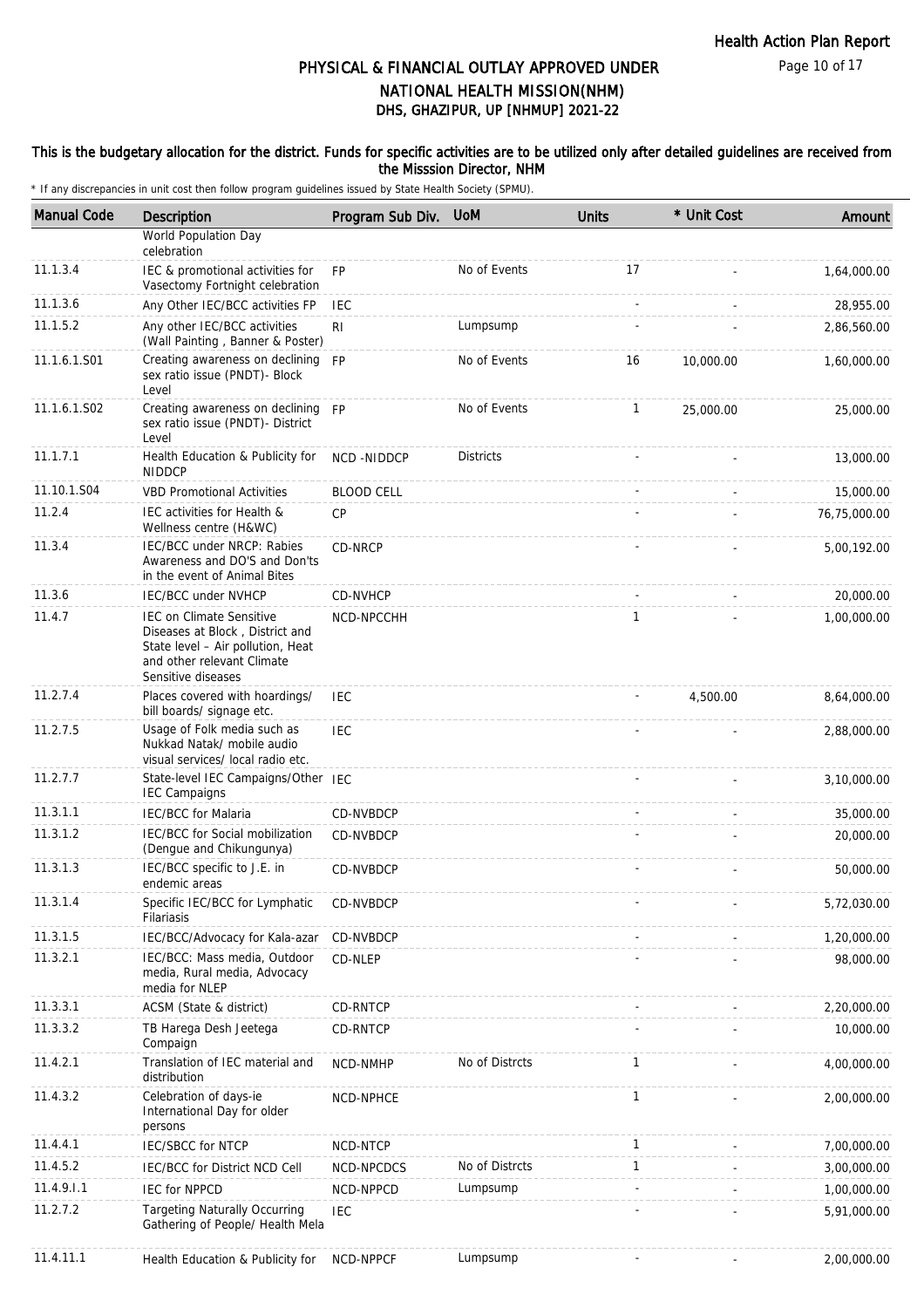### This is the budgetary allocation for the district. Funds for specific activities are to be utilized only after detailed guidelines are received from the Misssion Director, NHM

| <b>Manual Code</b> | Description                                                                                                                                                | Program Sub Div.  | <b>UoM</b>                    | <b>Units</b> | * Unit Cost | Amount       |
|--------------------|------------------------------------------------------------------------------------------------------------------------------------------------------------|-------------------|-------------------------------|--------------|-------------|--------------|
|                    | National Programme for<br>Fluorosis (State and District<br>Level)                                                                                          |                   |                               |              |             |              |
| 12.1.1.1           | Printing of MDR formats                                                                                                                                    | MH                | No of format                  | 240          |             | 7,200.00     |
| 12.1.1.2           | Printing of MCP cards, safe<br>motherhood booklets etc.                                                                                                    | MН                | No of MCP<br>card             | 122200       |             | 20,77,400.00 |
| 12.1.1.3           | Printing of labor room registers<br>and casesheets/ LaQshya related<br>printing                                                                            | MH                | No of Case<br>sheet           | 55000        |             | 5,50,000.00  |
| 12.1.1.4           | Printing cost for MAA<br>programme                                                                                                                         | <b>CH</b>         | No of Distrcts                | $\mathbf{1}$ |             | 42,780.00    |
| 12.1.1.5           | Any other (Printing of CAC<br>Format)                                                                                                                      | FP                | No of format                  | 250          |             | 37,500.00    |
| 12.1.2.4           | Printing of Child Death Review<br>formats                                                                                                                  | <b>CH</b>         | No of format                  | 124110       |             | 62,055.00    |
| 12.1.2.5           | Printing of compliance cards and CH<br>reporting formats for National<br>Iron Plus Initiative-for 6-59<br>months age group and for 5-10<br>years age group |                   | No of Register<br>/ Formats   | $\mathbf{1}$ |             | 46,345.00    |
| 12.1.2.6           | Printing of IEC materials and<br>reporting formats etc. for<br>National Deworming Day                                                                      | <b>RKSK</b>       |                               | 15862        |             | 3,73,285.00  |
| 12.1.2.7           | Printing of IEC Materials and<br>monitoring formats for IDCF                                                                                               | <b>CH</b>         | No of Distrcts                | $\mathbf{1}$ |             | 1,18,000.00  |
| 12.1.2.10          | Printing (SNCU data<br>management)                                                                                                                         | CH                | No of Units                   | 1            |             | 1,00,000.00  |
| 12.1.2.11          | Printing of HBNC referral cards<br>and other formats                                                                                                       | СH                | No of format                  | 681722       |             | 3,40,861.00  |
| 12.1.3.3           | Printing of FP Manuals,<br>Guidelines, etc.                                                                                                                | FP                | Lumpsump                      | $\mathbf{1}$ |             | 5,48,810.00  |
| 12.1.6.1           | Printing and dissemination of<br>Immunization cards, tally sheets,<br>monitoring forms etc.                                                                | R <sub>1</sub>    | No of<br><b>Benificieries</b> | 129152       |             | 12,91,520.00 |
| 12.3.4             | Printing for formats/registers<br>under NVHCP                                                                                                              | <b>CD-NVHCP</b>   |                               |              |             | 5,500.00     |
| 12.3.5.1           | Printing of form P,L, S under<br>IDSP progrm                                                                                                               | CD-IDSP           |                               |              |             | 50,440.00    |
| 12.3.6             | Printing fo formats for<br>monitoring and surrveilence<br><b>NRCP</b>                                                                                      | CD-NRCP           |                               |              |             | 91,275.00    |
| 12.2.8.S02         | Printing of Sub Centre and<br><b>VHSNC Register</b>                                                                                                        | CP                |                               |              |             | 2,72,190.00  |
| 12.2.2.1           | Printing of ASHA diary                                                                                                                                     | CP                | No of ASHA &<br>AF            |              |             | 6,79,175.00  |
| 12.2.2.2           | Printing of ASHA Modules and<br>formats                                                                                                                    | <b>CP</b>         | Lumpsump                      |              |             | 1,40,205.00  |
| 12.2.2.3           | Printing of CBAC format                                                                                                                                    | CP                |                               |              |             | 32,30,850.00 |
| 12.2.3.1           | Printing of cards for screening of<br>children for hemoglobinopathies                                                                                      | <b>BLOOD CELL</b> | Lumpsump                      |              |             | 25,000.00    |
| 12.2.4.1           | Printing of HMIS Formats                                                                                                                                   | <b>MIS</b>        | Lumpsump                      |              |             | 70,188.00    |
| 12.2.4.3           | Printing of MCTS follow-up<br>formats/ services due list/ work<br>plan                                                                                     | <b>MIS</b>        | No of ASHA                    | 3623         |             | 1,30,424.00  |
| 12.2.5.1           | Printing Activites for Ayushman<br>Bharat H&WC                                                                                                             | <b>CP</b>         | No.of Register                |              |             | 31,050.00    |
| 12.3.1.1           | Printing of forms/registers for<br>Lymphatic Filariasis                                                                                                    | CD-NVBDCP         |                               |              |             | 2,26,188.00  |
| 12.3.1.3           | Printing of recording and<br>reporting forms/registers for<br>Malaria                                                                                      | CD-NVBDCP         |                               |              |             | 25,000.00    |
| 12.3.2.1           | Printing works                                                                                                                                             | CD-NLEP           |                               |              |             | 25,000.00    |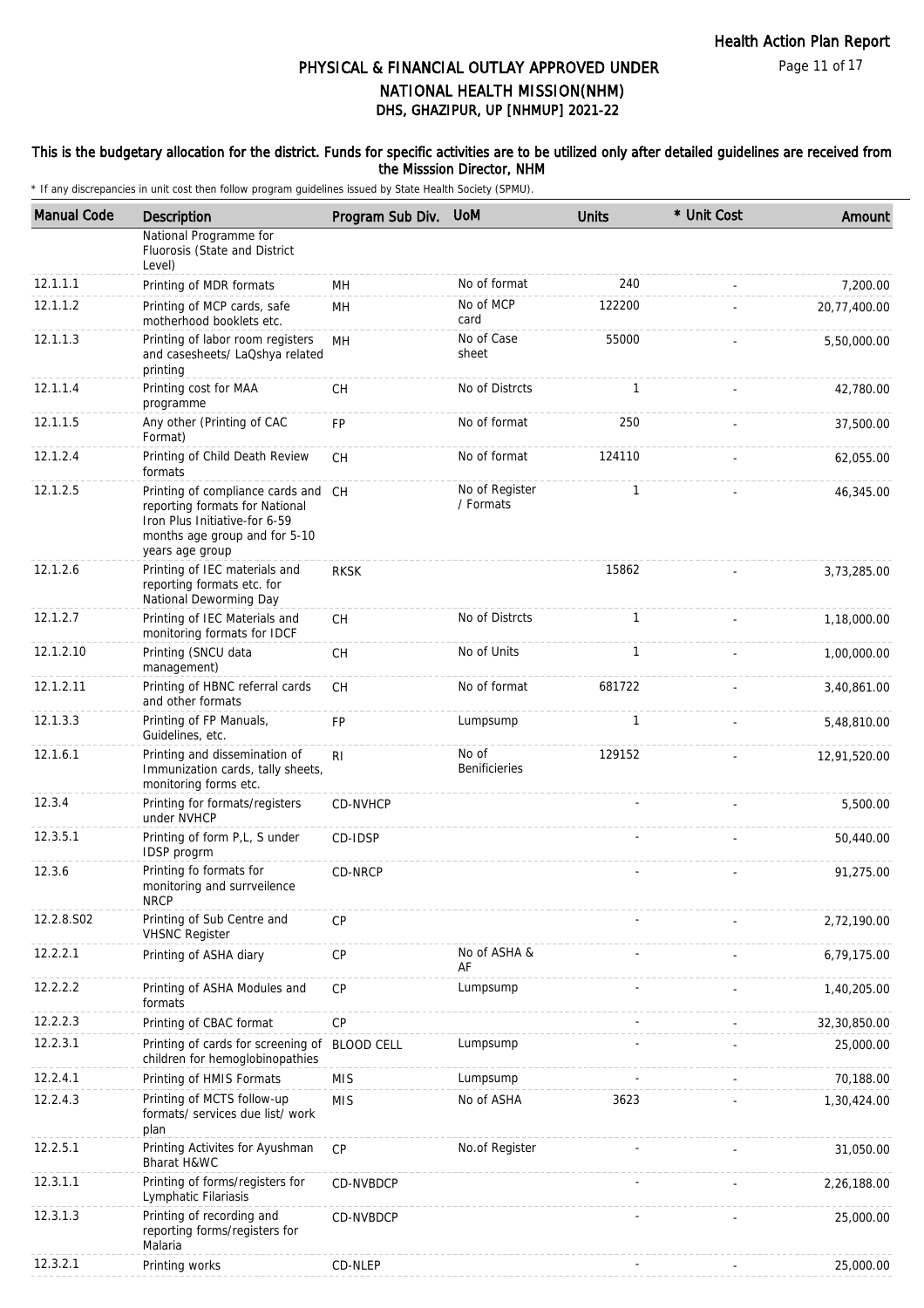Page 12 of 17

# DHS, GHAZIPUR, UP [NHMUP] 2021-22 PHYSICAL & FINANCIAL OUTLAY APPROVED UNDER NATIONAL HEALTH MISSION(NHM)

### This is the budgetary allocation for the district. Funds for specific activities are to be utilized only after detailed guidelines are received from the Misssion Director, NHM

| <b>Manual Code</b> | <b>Description</b>                                                                                                                 | Program Sub Div. | <b>UoM</b>             | <b>Units</b> | * Unit Cost | Amount       |
|--------------------|------------------------------------------------------------------------------------------------------------------------------------|------------------|------------------------|--------------|-------------|--------------|
| 12.3.3.1           | Printing (ACSM)                                                                                                                    | CD-RNTCP         |                        |              |             | 5,10,000.00  |
| 12.3.3.2           | Printing                                                                                                                           | CD-RNTCP         |                        |              |             | 4,00,000.00  |
| 12.4.4.1           | Printing of Challan Books under<br><b>NTCP</b>                                                                                     | NCD-NTCP         |                        | 1            |             | 21,000.00    |
| 12.4.5.1           | Patient referral cards at PHC<br>Level                                                                                             | NCD-NPCDCS       | No of PHC              | 1            |             | 1,82,500.00  |
| 12.4.5.2           | Patient referral cards at Sub-<br>centre level                                                                                     | NCD-NPCDCS       |                        |              |             | 4,91,250.00  |
| 13.2.1             | Assessments                                                                                                                        | QA               | No of Units            |              | 8,000.00    | 16,000.00    |
| 13.2.2             | Kayakalp Awards                                                                                                                    | QA               |                        | 2            |             | 2,50,000.00  |
| 14.2.3.S02         | Implementation of FP-LMIS<br>District-Transportation Cost                                                                          | FP               | Yearly                 | 1            | 74,973.00   | 74,973.00    |
| 14.2.4.1           | Alternative vaccine delivery in<br>hard to reach areas                                                                             | R <sub>l</sub>   | No of Session          | 4224         | 200.00      | 8,44,800.00  |
| 14.2.5             | Alternative Vaccine Delivery in<br>other areas                                                                                     | R <sub>l</sub>   | No of Session          | 38304        | 90.00       | 34,47,360.00 |
| 14.2.6             | POL for vaccine delivery from<br>State to district and from district<br>to PHC/CHCs                                                | RI               | <b>Districts</b>       | $\mathbf{1}$ | 2,00,000.00 | 2,00,000.00  |
| 14.2.7             | Cold chain maintenance                                                                                                             | RI               | No of Points           |              |             | 38,000.00    |
| 14.2.11            | Vehicle Hiring (NTEP)                                                                                                              | CD-RNTCP         |                        |              |             | 1.68.000.00  |
| 14.2.13            | Sample transportation cost<br>under NVHCP                                                                                          | CD-NVHCP         |                        |              |             | 12,000.00    |
| 14.2.14.S01        | Other Oprational Cost for State,<br>Regional and District Drug Ware<br>Houses                                                      | RI.              |                        |              |             | 7,46,148.00  |
| 15.4.2             | Reimbursement for cataract<br>operation for NGO and Private<br>Practitioners                                                       | NCD-NPCB         | No of Cases            |              |             | 44,69,760.00 |
| 15.3.3.3           | Private Provider Incentive                                                                                                         | CD-RNTCP         |                        |              |             | 3,94,800.00  |
| 15.3.1.2           | Inter-sectoral convergence                                                                                                         | CD-NVBDCP        |                        |              |             | 7,000.00     |
| 16.1.1.1.1         | State                                                                                                                              | <b>PM</b>        |                        | 43           |             | 12,900.00    |
| 16.1.1.4           | Prepare detailed operational plan RBSK<br>for RBSK across districts<br>(including cost of plan)                                    |                  | No of Block            | 16           | 500.00      | 8,000.00     |
| 16.1.1.6           | To develop micro plan at sub-<br>centre level                                                                                      | RI               | No of Sub<br>Centre    | 396          | 100.00      | 39,600.00    |
| 16.1.1.7           | For consolidation of micro plans<br>at block level                                                                                 | R <sub>l</sub>   | No of Block            | 19           | 1,000.00    | 19,000.00    |
| 16.1.2.1.6         | Review meetings/ workshops<br>under RKSK                                                                                           | <b>RKSK</b>      |                        | 2            |             | 16,000.00    |
| 16.1.2.1.7         | RBSK Convergence/Monitoring<br>meetings                                                                                            | <b>RBSK</b>      | No of<br>Meetings      | 3            | 500.00      | 24,000.00    |
| 16.1.2.1.12        | <b>NPPCF Coordination Meeting</b><br>(Newly Selected Districts and<br>On-going Districts)                                          | NCD-NPPCF        | <b>Districts</b>       |              |             | 40,000.00    |
| 16.1.2.1.14        | Quarterly review meetings<br>exclusive for RI at district level<br>with Block MOs, CDPO, and<br>other stake holders                | RI               | No. of<br>Participants | 340          |             | 34,000.00    |
| 16.1.2.1.15        | Quarterly review meetings<br>exclusive for RI at block level                                                                       | R <sub>l</sub>   | Lumpsump               |              |             | 66,000.00    |
| 16.1.2.1.16        | <b>IDSP Meetings</b>                                                                                                               | CD-IDSP          |                        |              |             | 6,000.00     |
| 16.1.2.1.17        | State Task Force, State<br><b>Technical Advisory Committee</b><br>meeting, District coordination<br>meeting (Lymphatic Filariasis) | CD-NVBDCP        |                        |              |             | 60,000.00    |
| 16.1.2.1.22        | Monthly meeting with the<br>hospital staff                                                                                         | NCD-NTCP         |                        | $\mathbf{1}$ |             | 48,000.00    |
| 16.1.2.1.24        | Sensitization workshop/ Meeting                                                                                                    | NCD-NPCCHH       |                        | $\mathbf{1}$ |             | 25,000.00    |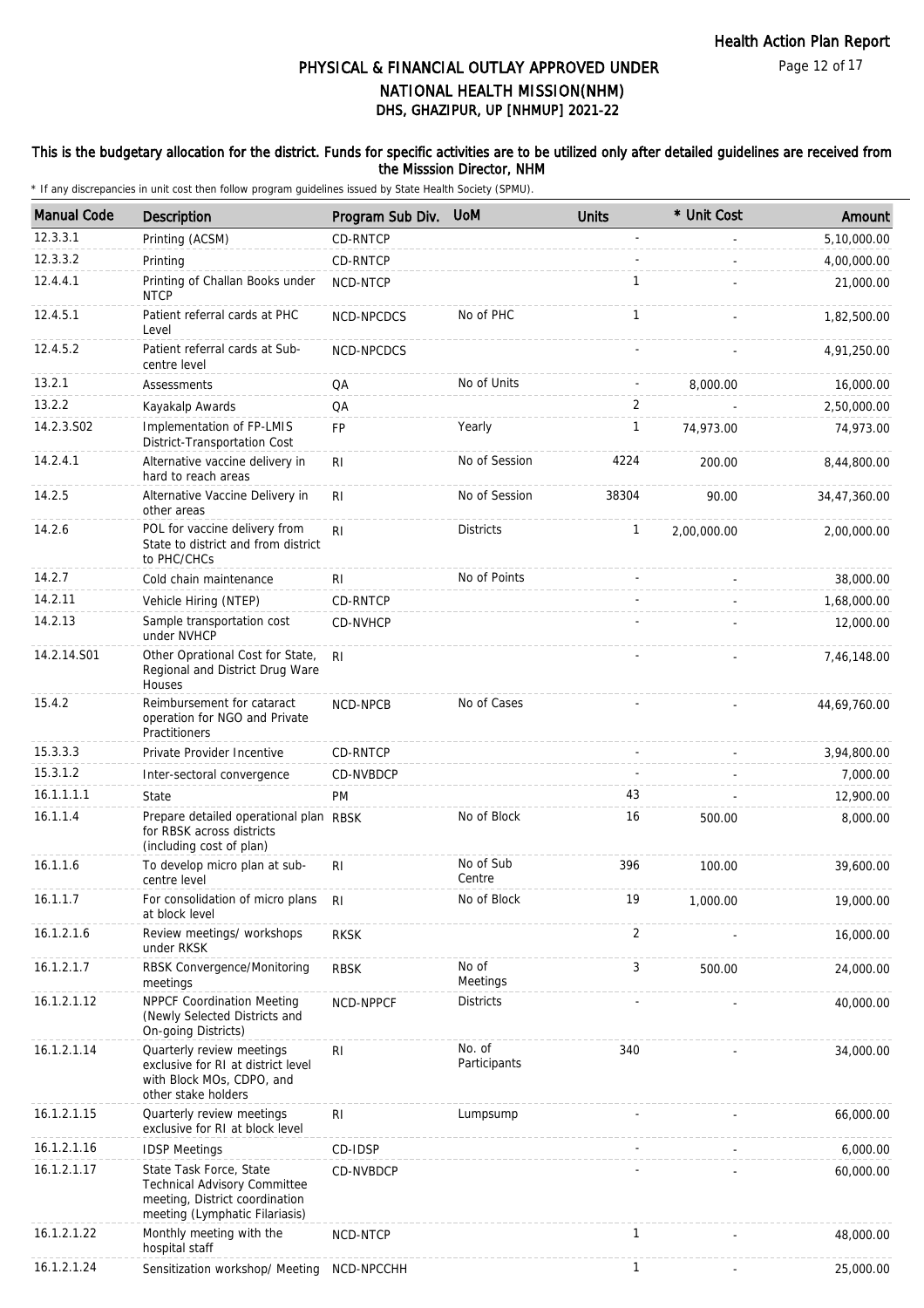### This is the budgetary allocation for the district. Funds for specific activities are to be utilized only after detailed guidelines are received from the Misssion Director, NHM

| <b>Manual Code</b> | Description                                                                                                                                           | Program Sub Div. | <b>UoM</b>                                              | <b>Units</b> | * Unit Cost | Amount       |
|--------------------|-------------------------------------------------------------------------------------------------------------------------------------------------------|------------------|---------------------------------------------------------|--------------|-------------|--------------|
|                    | of the State Program Officers<br>and District level Health Officers                                                                                   |                  |                                                         |              |             |              |
| 16.1.2.1.28.S01    | District Level MDR Review<br>Meeting                                                                                                                  | MH               | No of District<br>level MDR<br>meetings                 | 6            |             | 18,000.00    |
| 16.1.2.2.3         | State/ District Quality Assurance<br>Unit (Monitoring & Supervision)                                                                                  | QA               |                                                         |              |             | 3,60,000.00  |
| 16.1.2.2.8         | Monitoring & Supervision<br>(Lymphatic Filariasis)                                                                                                    | CD-NVBDCP        |                                                         |              |             | 60,000.00    |
| 16.1.2.2.9         | Monitoring & Evaluation (Kala<br>Azar)                                                                                                                | CD-NVBDCP        |                                                         |              |             | 50,000.00    |
| 16.1.2.2.12        | District NCD Cell                                                                                                                                     | NCD-NPCDCS       |                                                         | 1            |             | 2,00,000.00  |
| 16.1.2.2.13        | Supervision and Monitoring                                                                                                                            | CD-RNTCP         |                                                         |              |             | 8,00,000.00  |
| 16.1.2.2.16        | Monitoring and Surveillance<br>(review meetings, Travel) under<br><b>NRCP</b>                                                                         | CD-NRCP          |                                                         |              |             | 50,000.00    |
| 16.1.3.1.1         | Mobility Support for SPMU/State                                                                                                                       | ME               |                                                         |              |             | 54,000.00    |
| 16.1.3.1.9         | Mobility support for Rapid<br>Response Team                                                                                                           | CD-NVBDCP        |                                                         |              |             | 1,14,750.00  |
| 16.1.3.1.13        | Vehicle Operation (POL) (NTEP)                                                                                                                        | CD-RNTCP         |                                                         |              |             | 13,35,000.00 |
| 16.1.3.1.14        | Vehicle hiring (NTEP)                                                                                                                                 | <b>CD-RNTCP</b>  |                                                         |              |             | 5,94,000.00  |
| 16.1.3.1.18.2      | Hiring of Operational Vehicle<br>under NTCP                                                                                                           | NCD-NTCP         |                                                         | 1            |             | 4,80,000.00  |
| 16.1.3.3.1         | PM activities for World<br>Population Day' celebration<br>(Only mobility cost): funds<br>earmarked for district level<br>activities                   | <b>FP</b>        | No of Events                                            | 1            | 20,000.00   | 20,000.00    |
| 16.1.3.3.2         | PM activities for Vasectomy<br>Fortnight celebration (Only<br>mobility cost): funds earmarked<br>for district level activities                        | <b>FP</b>        | No of Events                                            | $\mathbf{1}$ | 5,000.00    | 5,000.00     |
| 16.1.3.3.3.S01     | Mobility Support for District -<br>M&E                                                                                                                | ME               | 02 Taxis hired<br>at Dist. for SS<br>@33000/Vehic<br>le | 24           | 33,000.00   | 7,92,000.00  |
| 16.1.3.3.3.S03     | Mobilty Support for CHO TA/DA                                                                                                                         | CP               | No. of CHO                                              |              | 500.00      | 9,81,000.00  |
| 16.1.3.3.5         | Mobility Costs for ASHA<br>Resource Centre/ASHA<br>Mentoring Group (Kindly Specify)                                                                   | CP               |                                                         |              |             | 10,000.00    |
| 16.1.3.3.7         | Mobility Support for supervision<br>for district level officers.                                                                                      | RI               | No of Distrcts                                          |              |             | 2,50,000.00  |
| 16.1.3.3.8         | MOBILITY: Travel Cost, POL,<br>etc. during outbreak<br>investigations and field visits for<br>monitoring programme activities<br>at DSU on need basis | CD-IDSP          |                                                         |              |             | 2,70,000.00  |
| 16.1.3.3.9         | Monitoring, Evaluation &<br>Supervision & Epidemic<br>Preparedness (Only Mobility<br>Expenses)                                                        |                  |                                                         |              |             | 1,98,000.00  |
| 16.1.3.3.10        | Travel expenses - Contractual<br>Staff at District level                                                                                              | CD-NLEP          |                                                         |              |             | 25,000.00    |
| 16.1.3.3.11        | Mobility Support: District Cell                                                                                                                       | CD-NLEP          |                                                         |              |             | 1,50,000.00  |
| 16.1.3.3.13        | Miscellaneous/ Travel                                                                                                                                 | NCD-NMHP         |                                                         | 1            |             | 5,00,000.00  |
| 16.1.3.3.14        | <b>Enforcement Squads</b>                                                                                                                             | NCD-NTCP         |                                                         | 1            |             | 10,000.00    |
| 16.1.3.3.16        | District NCD Cell (TA, DA, POL)                                                                                                                       | NCD-NPCDCS       |                                                         | 1            |             | 2,00,000.00  |
| 16.1.3.3.17.S01    | Mission Parivar Vikas Campaign                                                                                                                        | FP               | No of<br>Campaign                                       | 28           | 1,000.00    | 28,000.00    |
| 16.1.3.3.17.S04    | Mobility Support for District                                                                                                                         | MH               | No fo<br>Mentoring &                                    | 12           |             | 1,20,000.00  |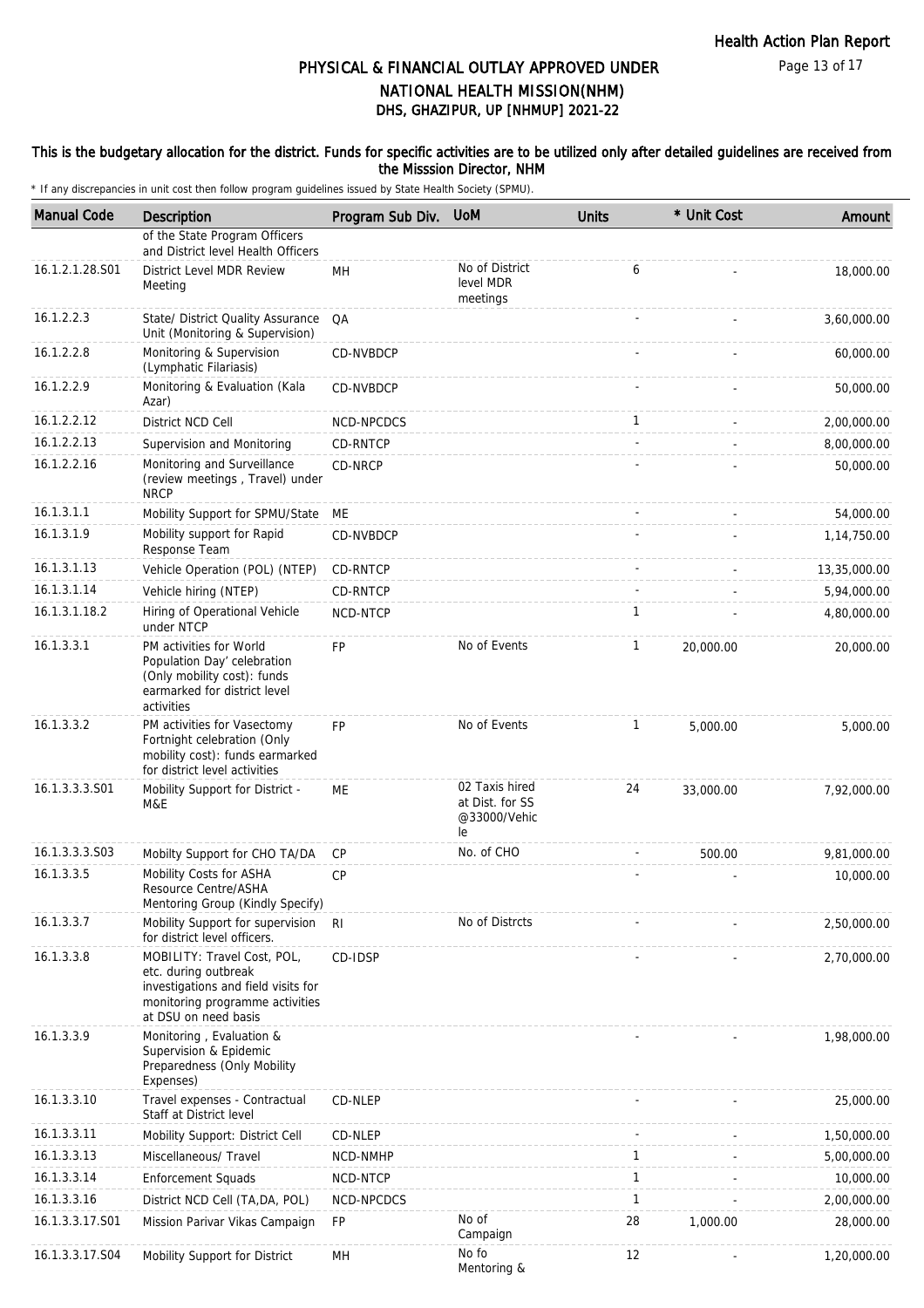Page 14 of 17

# DHS, GHAZIPUR, UP [NHMUP] 2021-22 PHYSICAL & FINANCIAL OUTLAY APPROVED UNDER NATIONAL HEALTH MISSION(NHM)

### This is the budgetary allocation for the district. Funds for specific activities are to be utilized only after detailed guidelines are received from the Misssion Director, NHM

| <b>Manual Code</b> | <b>Description</b>                                                                                                               | Program Sub Div. | <b>UoM</b>                                                      | <b>Units</b> | * Unit Cost | Amount         |
|--------------------|----------------------------------------------------------------------------------------------------------------------------------|------------------|-----------------------------------------------------------------|--------------|-------------|----------------|
|                    | Maternal Health Consultant                                                                                                       |                  | Support visit                                                   |              |             |                |
| 16.1.3.4.1         | PM activities for World<br>Population Day' celebration<br>(Only mobility cost): funds<br>earmarked for block level<br>activities | <b>FP</b>        | No of Events                                                    | 16           | 1,000.00    | 16,000.00      |
| 16.1.3.4.2         | PM activities for Vasectomy<br>Fortnight celebration (Only<br>mobility cost): funds earmarked<br>for block level activities      | <b>FP</b>        | No of Events                                                    | 16           | 1,000.00    | 16,000.00      |
| 16.1.3.4.3.S01     | Mobility for Supportive<br>Supervision At Block Level-M&E                                                                        | ME               | 01 Taxi hired<br>at Block level<br>for SS<br>@33000/Vehic<br>le |              | 33,000.00   | 63,36,000.00   |
| 16.1.3.4.3.S02     | Mobility Support &<br>Commnication cost for BCPM                                                                                 | CP               | No. of BCPM                                                     |              | 5,100.00    | 9,79,200.00    |
| 16.1.3.4.5.S01     | Communication Cost for HWC<br>Staff                                                                                              | CP               |                                                                 |              |             | 8,17,500.00    |
| 16.1.4.1.1         | JSY Administrative Expenses                                                                                                      | MН               | As per<br>Deliveries<br>Load                                    |              |             | 34, 34, 560.00 |
| 16.1.4.1.5         | Office expenses on telephone,<br>fax, Broadband Expenses &<br>Other Miscellaneous<br>Expenditures                                | CD-IDSP          |                                                                 |              |             | 2,04,000.00    |
| 16.1.4.1.6         | contingency support                                                                                                              | CD-NVBDCP        |                                                                 |              |             | 50,000.00      |
| 16.1.4.1.10        | Office Operation (Miscellaneous)                                                                                                 | CD-RNTCP         |                                                                 |              |             | 4,80,000.00    |
| 16.1.4.1.11        | Tobacco Cessation Centre (TCC): NCD-NTCP<br>Office Expenses                                                                      |                  |                                                                 | 1            |             | 1,00,000.00    |
| 16.1.4.2.1         | District Quality Assurance Unit<br>(Operational cost)                                                                            | QA               |                                                                 |              |             | 4,92,000.00    |
| 16.1.4.2.4         | Office operation & Maintenance - CD-NLEP<br><b>District Cell</b>                                                                 |                  |                                                                 |              |             | 35,000.00      |
| 16.1.4.2.5         | District Cell - Consumables                                                                                                      | CD-NLEP          |                                                                 |              |             | 30,000.00      |
| 16.1.4.2.6         | Operational expenses of the<br>district centre : rent, telephone<br>expenses, website etc.                                       | NCD-NMHP         |                                                                 | 1            |             | 10,000.00      |
| 16.1.4.2.8         | District Tobacco Control Cell<br>(DTCC): Misc./Office Expenses                                                                   | NCD-NTCP         |                                                                 | 1            |             | 5,00,000.00    |
| 16.1.4.2.9         | District NCD Cell (Contingency)                                                                                                  | NCD-NPCDCS       |                                                                 | 1            |             | 1,00,000.00    |
| 16.1.4.3.1         | SNCU Data management<br>(excluding HR)                                                                                           | CH               | No of Units                                                     | 1            | 1,00,000.00 | 60,000.00      |
| 16.1.5.2.1         | Minor repairs and AMC of<br>IT/office equipment supplied<br>under IDSP                                                           | CD-IDSP          |                                                                 |              |             | 10,000.00      |
| 16.1.5.2.4         | Vehicle Operation (Maintenance)                                                                                                  | CD-RNTCP         |                                                                 |              |             | 72,000.00      |
| 16.1.5.3.1         | PM activities under Micronutrient RI<br>Supplementation Programme                                                                |                  | Lumpsump                                                        |              |             | 3,12,000.00    |
| 16.1.5.3.3         | Concurrent Audit system                                                                                                          | FD               |                                                                 |              |             | 1,50,000.00    |
| 16.1.5.3.7         | Epidemic preparedness (Dengue<br>& Chikungunya)                                                                                  | CD-NVBDCP        |                                                                 |              |             | 35,000.00      |
| 16.1.5.3.16.S05    | DPMU Operational Cost                                                                                                            | HR               |                                                                 | 1            |             | 13,76,220.00   |
| 16.1.5.3.16.S06    | <b>BPMU Oprational Cost</b>                                                                                                      | <b>HR</b>        |                                                                 | 16           |             | 33, 33, 888.00 |
| 16.1.5.3.16.S09    | Oprational Cost for RBSK                                                                                                         | <b>RBSK</b>      | No of DEIC<br>Manager                                           | 1            | 10,000.00   | 10,000.00      |
| 16.1.5.3.16.S10    | Operational cost of RBSK-MHT                                                                                                     | <b>RBSK</b>      | No of Team                                                      | 32           | 14,000.00   | 4,48,000.00    |
| 16.1.5.3.16.S15    | Office & Administrative Expence<br>for State & District Rabies<br>Program                                                        | CD-NRCP          |                                                                 |              |             | 12,000.00      |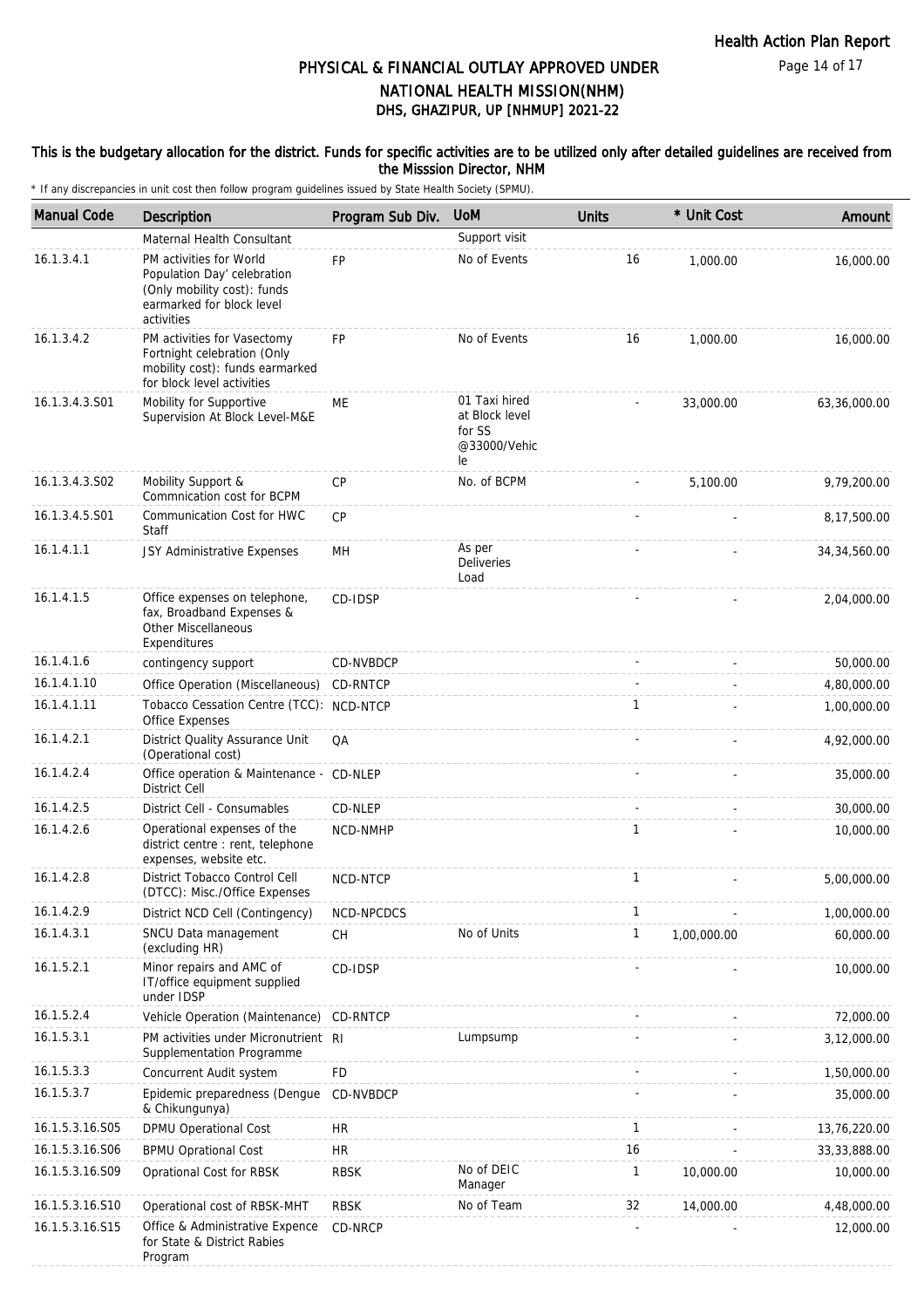### This is the budgetary allocation for the district. Funds for specific activities are to be utilized only after detailed guidelines are received from the Misssion Director, NHM

| <b>Manual Code</b> | Description                                                                                       | Program Sub Div. | <b>UoM</b>                           | <b>Units</b>   | * Unit Cost | Amount       |
|--------------------|---------------------------------------------------------------------------------------------------|------------------|--------------------------------------|----------------|-------------|--------------|
| 16.1.5.3.16.S18    | Office operational cost & other<br>office expences unedr NPCB                                     | NCD-NPCB         |                                      |                |             | 1,00,000.00  |
| 16.1.5.3.16.S22.   | Pol & Opex of DG set of Vaccine<br>Storage at District level & other<br>Cold Chain Point under RI | R <sub>l</sub>   | <b>Districts</b>                     |                | 1,20,000.00 | 1,20,000.00  |
| 16.1.5.3.16.S25    | Operational Cost for District<br>Maternal Health Consultant                                       | MH               | No of monthly<br>operational<br>cost |                |             | 1,20,000.00  |
| 16.2.1.S02         | Data Entry Operator                                                                               | FP               | No of<br>HR/MONTH                    | $\mathbf{1}$   | 14,071.00   | 2,55,259.00  |
| 16.2.1.S08         | District PNDT Co-Ordinator                                                                        | <b>FP</b>        | No of<br>HR/MONTH                    | $\mathbf{1}$   | 22,050.00   | 3,04,290.00  |
| 16.2.1.S11         | Contigency District PCPNDT Cell                                                                   | <b>FP</b>        | No of<br>District/Month              | 1              | 5,000.00    | 5,000.00     |
| 16.2.2.S03         | District Level Mobility Support<br>for PNDT Team                                                  | <b>FP</b>        | No of Distrcts                       | $\mathbf{1}$   | 50,000.00   | 50,000.00    |
| 16.3.2.S01         | Mobility Support for HMIS &<br><b>MCTS Block Level</b>                                            | <b>MIS</b>       |                                      | 16             |             | 57,600.00    |
| 16.3.3.S01         | Operational cost for HMIS &<br>MCTS-AMC                                                           | <b>MIS</b>       |                                      |                |             | 1,54,000.00  |
| 16.3.3.S02         | Operational cost for HMIS &<br>MCTS-Internet                                                      | <b>MIS</b>       |                                      |                |             | 2,28,000.00  |
| 16.3.3.S03         | Operational cost for HMIS &<br>MCTS-Office Expenditure                                            | <b>MIS</b>       |                                      |                |             | 3,24,000.00  |
| 16.3.3.S04         | Operational cost for HMIS &<br>MCTS-Recurring Charges for<br><b>ANMOL Tablet</b>                  | <b>MIS</b>       |                                      | 466            |             | 16,77,600.00 |
| 16.4.2.1.1.S01     | District Programme Manager                                                                        | <b>HR</b>        |                                      | $\mathbf{1}$   |             | 6,61,632.00  |
| 16.4.2.1.1.S02     | <b>District Community Process</b><br>Manager                                                      | <b>HR</b>        |                                      | $\mathbf{1}$   |             | 5,38,488.00  |
| 16.4.2.1.1.S04     | District Accounts Manager                                                                         | HR               |                                      | $\mathbf{1}$   |             | 5,38,488.00  |
| 16.4.2.1.1.S05     | District Data Cum Account<br>Assistant                                                            | <b>HR</b>        |                                      | $\mathbf{1}$   |             | 3,67,548.00  |
| 16.4.2.1.1.S06     | DEIC manager                                                                                      | <b>RBSK</b>      |                                      | $\mathbf{1}$   |             | 1,98,000.00  |
| 16.4.2.1.1.S09     | Support Staff                                                                                     | <b>HR</b>        |                                      | $\mathbf{1}$   |             | 2,00,775.00  |
| 16.4.2.1.2.502     | District Consultant(MH)                                                                           | MH               | No of District<br>Consultant MH      | $\mathbf{1}$   |             | 5,29,200.00  |
| 16.4.2.1.2.S04     | District Hospital Quality Manager QA                                                              |                  |                                      | $\overline{2}$ |             | 9,26,000.00  |
| 16.4.2.1.2.S05     | <b>District Consultant Quality</b><br>Assurance                                                   | QA               |                                      | $\mathbf{1}$   |             | 4,80,000.00  |
| 16.4.2.1.8.S01     | Programme cum Admin. Asst.                                                                        | QA               |                                      | 1              |             | 2,34,915.00  |
| 16.4.2.2.2.S01     | District Epidemiologist-CD-IDSP                                                                   | CD-IDSP          |                                      |                |             | 1,65,000.00  |
| 16.4.2.2.4.S01     | Sr PMDT-TB HIV Coodinators                                                                        | CD-RNTCP         |                                      |                |             | 4,68,846.00  |
| 16.4.2.2.4.S02     | PPM Coordinator-RNTCP                                                                             | CD-RNTCP         |                                      |                |             | 4,69,000.00  |
| 16.4.2.2.4.S03     | District Programme Coordinator-<br><b>RNTCP</b>                                                   | <b>CD-RNTCP</b>  |                                      |                |             | 5,59,000.00  |
| 16.4.2.2.5.S01     | District Data Manager-CD-IDSP                                                                     | CD-IDSP          |                                      |                |             | 3,40,515.00  |
| 16.4.2.2.6.S01     | Senior Treatment<br>Supervisor(STS)                                                               | CD-RNTCP         |                                      |                |             | 36,59,270.00 |
| 16.4.2.2.6.S03     | Senior TB Lab Supervisor (STLS)                                                                   | CD-RNTCP         |                                      |                |             | 26,55,770.00 |
| 16.4.2.2.7.S01     | Accountant- Full time                                                                             | CD-RNTCP         |                                      |                |             | 45,825.00    |
| 16.4.2.3.2.S03     | <b>District Consultant-NPPCF</b>                                                                  | NCD-NPPCF        |                                      |                |             | 5,29,000.00  |
| 16.4.3.1.1.S01     | Block Programme Manager                                                                           | <b>HR</b>        |                                      | 16             |             | 64,69,248.00 |
| 16.4.3.1.1.S02     | <b>Block Account Manager</b>                                                                      | <b>HR</b>        |                                      | 16             |             | 53,46,816.00 |
| 16.4.3.1.1.S03     | <b>Block Community Process</b><br>Manager                                                         | СP               |                                      |                |             | 47,70,979.00 |
| 16.4.3.1.9.S03     | Data Entry Operator-HR                                                                            | <b>HR</b>        |                                      | 2              |             | 5,57,040.00  |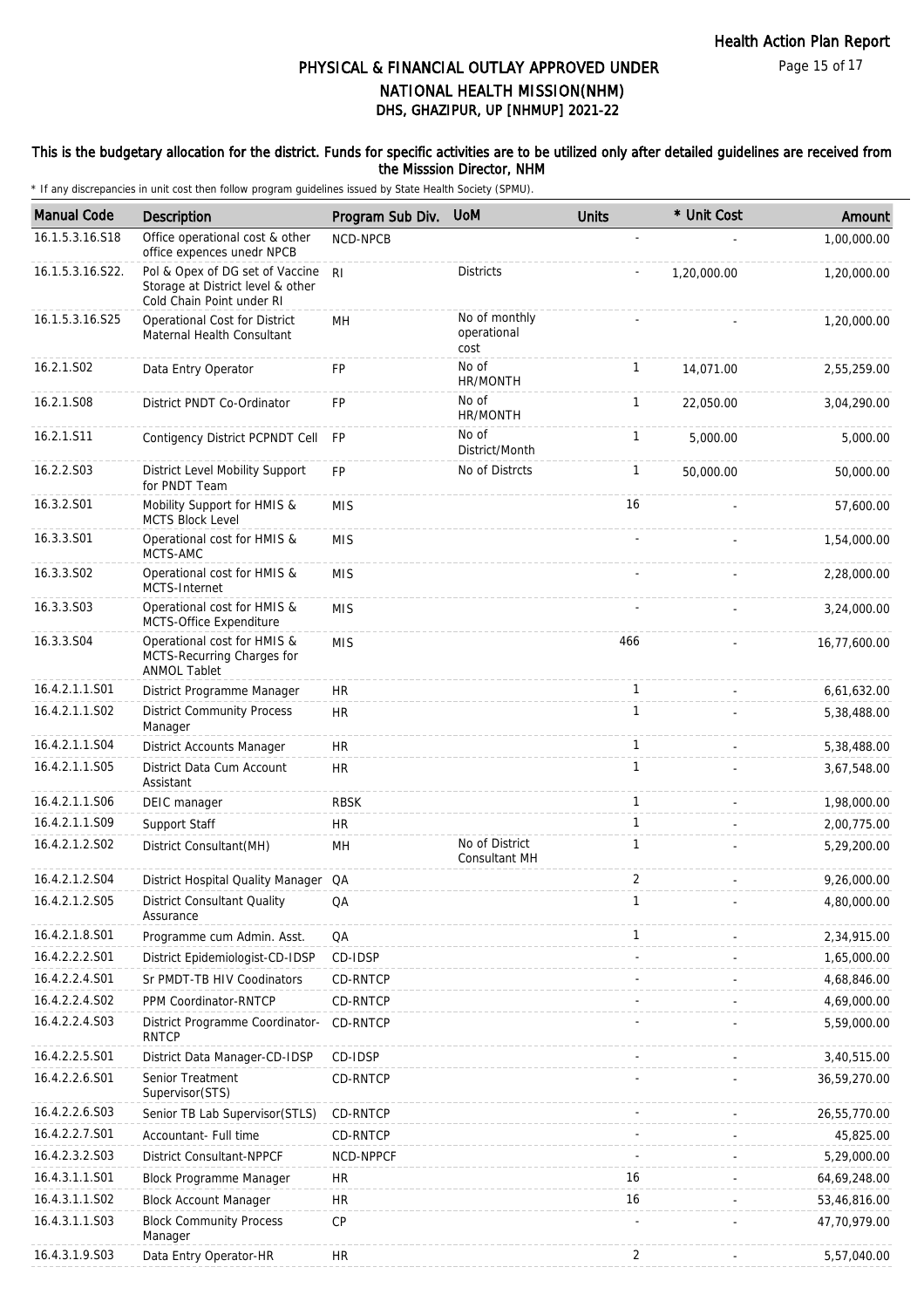### This is the budgetary allocation for the district. Funds for specific activities are to be utilized only after detailed guidelines are received from the Misssion Director, NHM

| <b>Manual Code</b> | Description                                                                           | Program Sub Div. | <b>UoM</b>              | <b>Units</b>   | * Unit Cost | Amount       |
|--------------------|---------------------------------------------------------------------------------------|------------------|-------------------------|----------------|-------------|--------------|
| 16.4.3.1.9.S04     | Data Entry Operator-MCTS OPR<br>820 MIS                                               | <b>MIS</b>       |                         | 16             |             | 42,18,624.00 |
| 16.4.3.1.9.S05     | Data Entry Operator-MIS<br>Outsource                                                  | <b>MIS</b>       |                         | 7735           |             | 38,673.00    |
| 16.4.3.1.9.S07     | Data Entry Operator-RI                                                                | RI.              |                         |                |             | 2,93,731.00  |
| 16.4.3.1.9.S08     | Data Entry Operator-RNTCP                                                             | CD-RNTCP         |                         |                |             | 3,65,000.00  |
| 16.4.3.1.9.S11     | Data Entry Operator- CD-IDSP                                                          | CD-IDSP          |                         |                |             | 2,55,636.00  |
| 16.4.3.1.9.S13     | Data Entry Operator- NBCP-<br><b>District</b>                                         | NCD-NPCB         |                         |                |             | 2,03,133.00  |
| 17.2.1             | Telemedicine/teleconsultation<br>facility under Ayushman Bharat<br>H&WC               | CP               |                         |                |             | 21,66,000.00 |
| 17.8.S05           | Internet Cost to ASHA & AF at<br><b>HWC</b>                                           | CP               | No of ASHA &<br>AF      |                | 200.00      | 27,33,600.00 |
| 18.1.2             | Increasing accessibility and avail FP<br>of FP services at pub health<br>providers    |                  | No of FDOS              | 10             |             | 1,05,000.00  |
| 18.1.4             | Counseling training for Service<br>Provider                                           | <b>FP</b>        | No of Batch             | $\mathbf{1}$   | 15,400.00   | 15,400.00    |
| U.1.1.1.2          | Support for implementation of<br><b>NVBDCP</b>                                        | CD-NVBDCP        |                         |                |             | 3,82,900.00  |
| U.1.3.1            | Operational Expenses of UPHCs<br>(excluding rent)                                     | <b>NUHM</b>      | No of UPHC              | 2              | 8,000.00    | 1,92,000.00  |
| U.2.2.1            | Mobility support for ANM/LHV                                                          | <b>NUHM</b>      | No of ANM               | 12             | 500.00      | 72,000.00    |
| U.2.3.1            | <b>UHND<sub>S</sub></b>                                                               | <b>NUHM</b>      | No of ANM               | 12             | 1,000.00    | 1,44,000.00  |
| U.2.3.2            | Special outreach camps in<br>slums/ vulnerable areas                                  | <b>NUHM</b>      | No of UPHC              | 2              | 6,500.00    | 78,000.00    |
| U.3.1.1.1          | Incentives for routine activities                                                     | <b>NUHM</b>      | No of ASHA              | 30             | 2,000.00    | 7,20,000.00  |
| U.3.1.1.2          | ASHA incentives for Ayushman<br><b>Bharat Health &amp; Wellness</b><br>Centres (H&WC) | <b>NUHM</b>      | No of ASHA              | 15             | 1,000.00    | 1,80,000.00  |
| U.3.1.1.3.S01      | Incentive for Health Promotion<br>Day for ASHAs                                       | <b>NUHM</b>      | No of ASHA              | 30             | 200.00      | 72,000.00    |
| U.3.1.1.3.S02      | Incentive for PMMVY for ASHAs                                                         | <b>NUHM</b>      | No of<br>Benificary     | 420            | 100.00      | 42,000.00    |
| U.3.1.1.3.S03      | Incentive for Dengue and<br>chikenguiniya for ASHAs                                   | CD-NVBDCP        |                         |                |             | 30,000.00    |
| U.3.1.2.1          | Module Training (Induction, VI & NUHM<br>VII)                                         |                  |                         | $\mathbf{1}$   |             | 88,200.00    |
| U.3.1.3.1          | Supportive provisions (uniform/<br>awards etc)                                        | <b>NUHM</b>      |                         | 30             |             | 19,000.00    |
| U.4.1.1.2          | Untied grants to UPHCs Rented<br><b>Building</b>                                      | <b>NUHM</b>      | No of UPHC              | $\overline{c}$ | 1,00,000.00 | 2,00,000.00  |
| U.4.1.4            | Untied grants to MAS                                                                  | <b>NUHM</b>      | No of MASs              | 30             | 5,000.00    | 1,50,000.00  |
| U.5.1.4.           | Rent for UPHC                                                                         | <b>NUHM</b>      | No of UPHC              | 2              | 17,325.00   | 4,15,800.00  |
| U.5.3.1            | Infrastructure strengthening of<br>UPHC to H&WC                                       | <b>NUHM</b>      | No of New<br><b>HWC</b> | $\mathbf{1}$   | 1,00,000.00 | 1,00,000.00  |
| U.6.2.1.1          | Procurement of drugs for AB-<br>H&WCs                                                 | <b>NUHM</b>      | No of HWC               | $\mathbf{1}$   | 1,30,000.00 | 1,30,000.00  |
| U.6.2.1.2          | Procurement of drugs for<br>facilities other than AB-HWCs                             | <b>NUHM</b>      | No of HWC               | $\mathbf{1}$   | 1,30,000.00 | 1,30,000.00  |
| U.6.3.1            | Tablets/ software for IT support<br>of Ayushman Bharat H&WC                           | <b>NUHM</b>      |                         | 3              |             | 70,000.00    |
| U.8.1.1.1          | ANMs/LHVs UPHC                                                                        | <b>NUHM</b>      |                         | 12             |             | 24,31,840.00 |
| U.8.1.2.1          | Staff nurse UPHC                                                                      | <b>NUHM</b>      |                         | 3              |             | 8,73,382.00  |
| U.8.1.3.1          | Lab Technicians UPHC                                                                  | <b>NUHM</b>      |                         | $\overline{2}$ |             | 4,63,846.00  |
| U.8.1.4.1          | Pharmacists UPHC                                                                      | <b>NUHM</b>      |                         | $\overline{2}$ |             | 5,19,163.00  |
| U.8.1.8.1.1        | MO at UPHC Full-time                                                                  | <b>NUHM</b>      |                         | $\overline{2}$ |             | 15,29,804.00 |